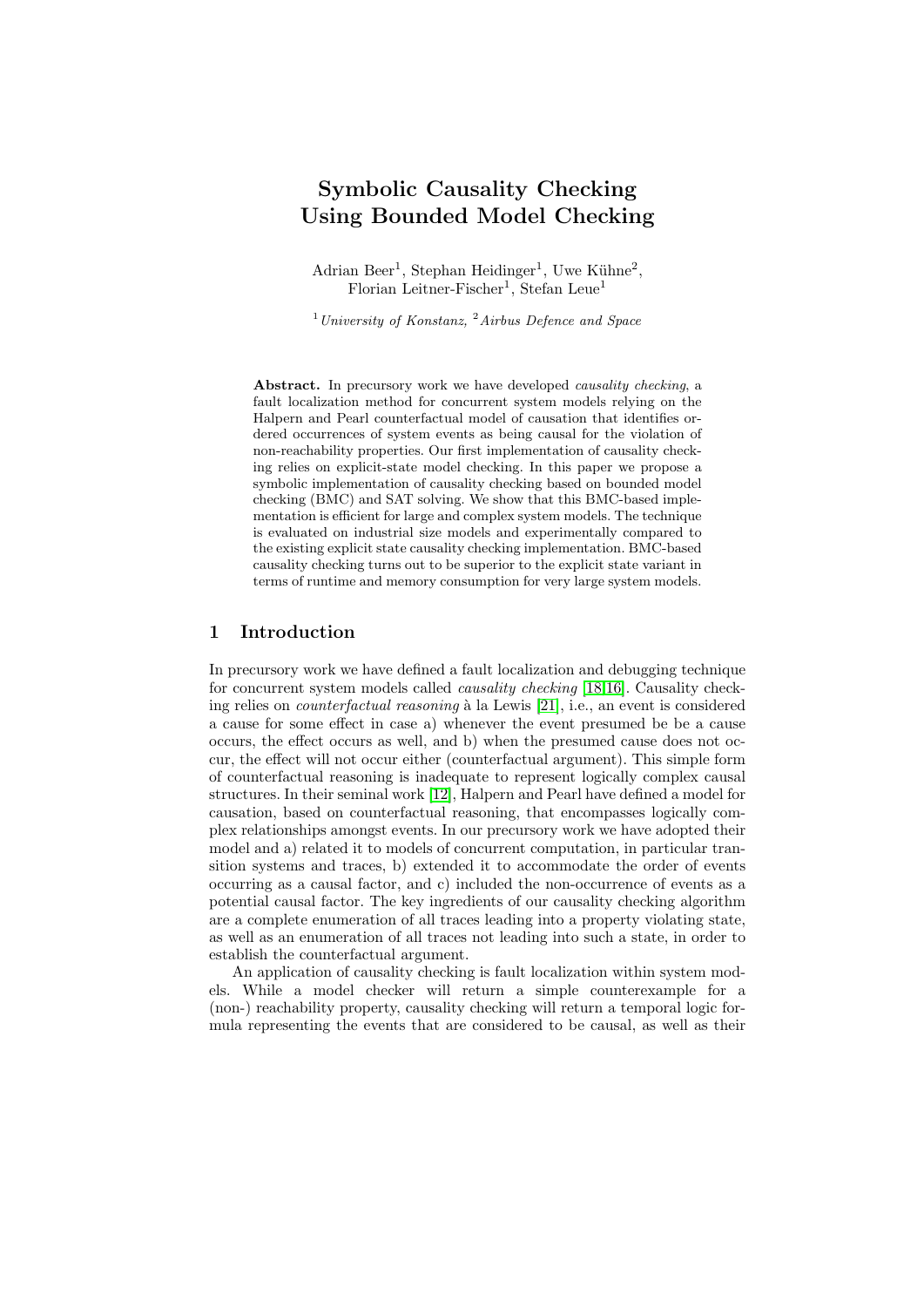order of occurrence in case the order is determined to be causal. The causalities computed by causality checking are much more succinct than counterexamples produced by model checkers and contain more precise error location information than single counterexamples.

We have implemented causality checking up to the work described in this paper most efficiently in the SpinCause tool [\[20\]](#page-17-3) that relies on explicit state model checking and is based on SpinJa [\[14\]](#page-16-1), a Java re-implementation of the explicit state model checker SPIN [\[13\]](#page-16-2). We have embedded causality checking in our QuantUM tool as the core analysis engine. QuantUM reads system architecture models given in UML or SysML directly out of industrial design tools, such as IBM Rational Rhapsody, performs a reachability analysis for undesired system states using the causality checking components, and outputs the computed causalities as temporal logic fomulae and fault trees [\[17\]](#page-17-4). An application of QuantUM is the support of safety cases in the analysis of safety-critical system and software architectures [\[16,](#page-17-1)[4\]](#page-16-3).

We have applied SpinCause inside the QuantUM context to various industrial sized case studies. At the upper end of the size scale of those case studies the memory consumption of SpinCause starts to be a limiting factor. It is the objective of this paper to propose an implementation of causality checking using an alternative model checking technology, in particular one that relies on bounded model checking (BMC) [\[6\]](#page-16-4), a symbolic representation of the state space and SAT-solving as a verification engine, in order to evaluate whether this gives us a causality checking implementation which is superior to the explicit state variant in terms of memory consumption.

To this end we define an iterative BMC-based causality checking algorithm. As argued above, in the explicit state causality checking implementation all traces through a system need to be generated. The BMC-based causality checking algorithm presented in this paper uses the underlying SAT-solver invoked by the bounded model checker in order to generate the causal event combinations in an iterative manner. In the course of an iteration only those error traces are generated that contain new information regarding the cause to be computed whereas traces that do not provide new information are automatically excluded from further consideration by constraining the SAT-solver with what is already known about the causal relationships amongst events. With this approach a large number of error traces that would otherwise need to be considered and stored in the explicit state approach can remain unconsidered, which contributes to the memory efficiency of this BMC-based causality checking implementation. We have implemented our algorithm as an addition to the NuSMV2 model checker [\[9\]](#page-16-5), which encompasses a BMC component, and evaluate its performance using various case studies from various domains and of different sizes. It turns out that for the largest models analyzed the BMC-based implementation requires up to two orders of magnitude less memory than the explicit state implementation. As a consequence, causality checking now scales to a class of significantly more complex models that could previously not be analyzed.

Structure of the Paper. In Section [2](#page-2-0) we will present the technical foundations of our work. In Section [3](#page-6-0) we describe the proposed iterative BMC-based approach to causality checking. In Section [4](#page-13-0) we experimentally evaluate the BMC-based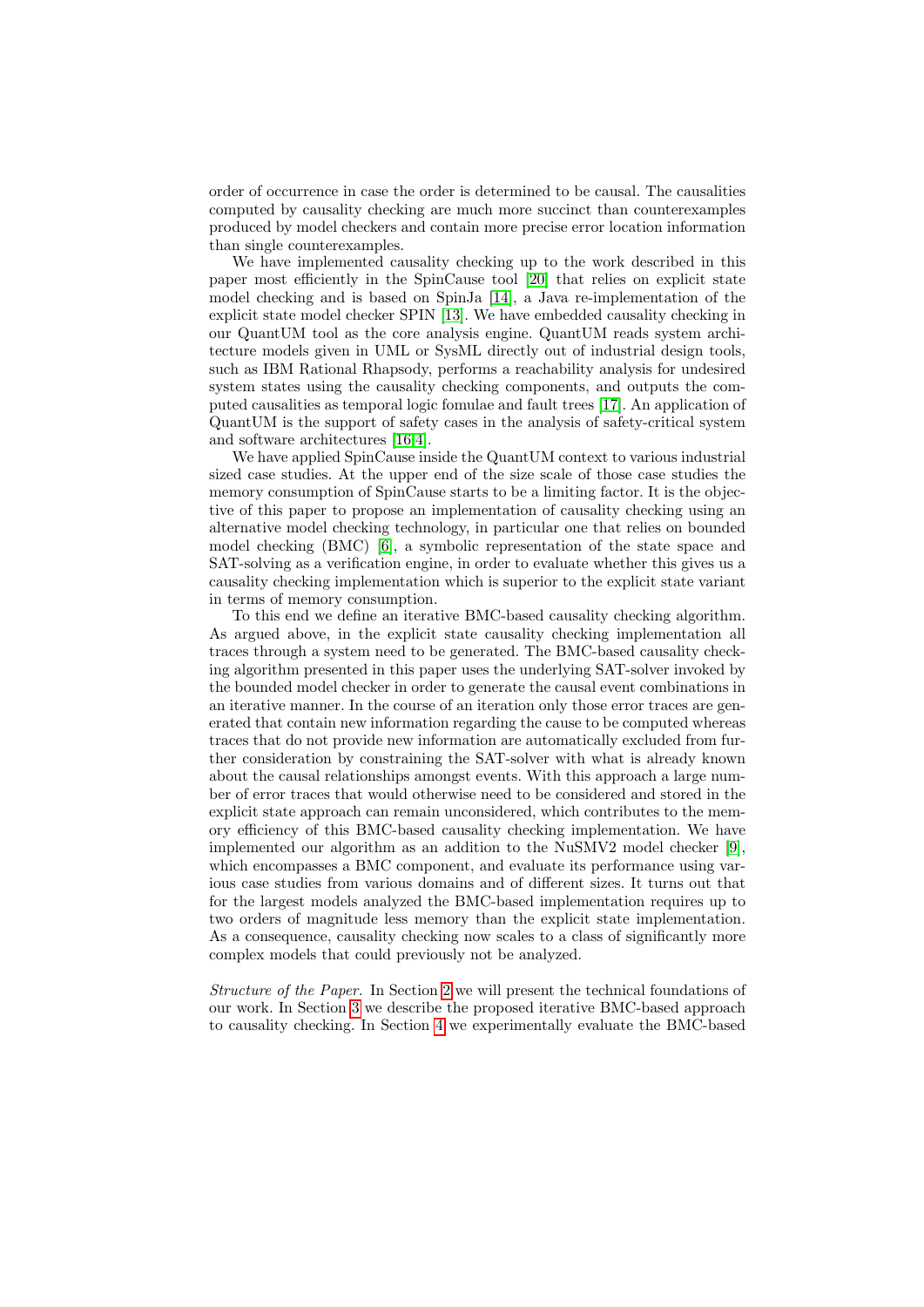causality checking approach by comparing its performance to the explicit-state causality checking implementation. Related work will be discussed in Section [5](#page-15-0) before we conclude in Section [6.](#page-15-1)

## <span id="page-2-0"></span>2 Preliminaries

## <span id="page-2-2"></span>2.1 Running Example

We will illustrate the formal framework that we present in this paper using the running example of a simple railroad crossing system. In this system, a train can approach the crossing  $(T_a)$ , enter the crossing  $(T_c)$ , and finally leave the crossing (Tl). Whenever a train is approaching, the gate shall close (Gc) and will open again when the train has left the crossing (Go). It might also be the case that the gate fails (Gf). The car approaches the crossing (Ca) and crosses the crossing if the gate is open  $(Cc)$  and finally leaves the crossing  $(Cl)$ . We are interested in finding those events that are causal for the hazard that the car and the train are in the crossing at the same time.

### 2.2 System Model

The model of concurrent computation that we use in this paper is that of a transition system:

**Definition 1 (Transition System [\[2\]](#page-16-6)).** A transition system M is a tuple  $(S$ .  $\mathcal{A}, \rightarrow$ , I, AP, L) where S is a finite set of states, A is a finite set of actions/events,  $\rightarrow \subseteq S \times A \times S$  is a transition relation,  $I \subseteq S$  is the set of initial states, AP is the set of atomic propositions, and  $L: S \rightarrow 2^{AP}$  is a labeling function.

Definition 2 (Execution Trace [\[2\]](#page-16-6)). An execution trace  $\pi$  in M is defined as an alternating sequence of states  $s \in S$  and actions  $a \in A$  ending with a state.  $\pi = s_0 \alpha_1 s_1 \alpha_2 s_2 \dots \alpha_n s_n$ , s.t.  $s_i \xrightarrow{\alpha_{i+1}} s_{i+1}$  for all  $0 \le i < n$ .

An execution sequence which ends in a property violation is called an error trace or a counterexample. In the railroad crossing example,  $s_0 \stackrel{\text{Ta}}{\longrightarrow} s_1 \stackrel{\text{Gf}}{\longrightarrow} s_2 \stackrel{\text{Tc}}{\longrightarrow}$  $s_3 \stackrel{\text{Ca}}{\longrightarrow} s_4 \stackrel{\text{Cc}}{\longrightarrow} s_5$  is a counterexample, because the train and the car are inside the crossing at the same time.

### <span id="page-2-1"></span>2.3 Linear Temporal Logic

Linear Temporal Logic (LTL) [\[22\]](#page-17-5) is a propositional modal logic based on a linear system execution model. An LTL formula can be used to express properties of infinite paths in a given system model.

Definition 3 (Syntax of Linear Temporal Logic). An LTL formula  $\varphi$  over a set of atomic propositions AP is defined according to the following grammar:

$$
\varphi ::= \text{ TRUE} \mid a \mid \varphi_1 \land \varphi_2 \mid \varphi_1 \lor \varphi_2 \mid \neg \varphi \mid \bigcirc \varphi \mid \Box \varphi
$$
  

$$
\mid \Diamond \varphi \mid \varphi_1 \text{ U } \varphi_2
$$

where  $a \in AP$ .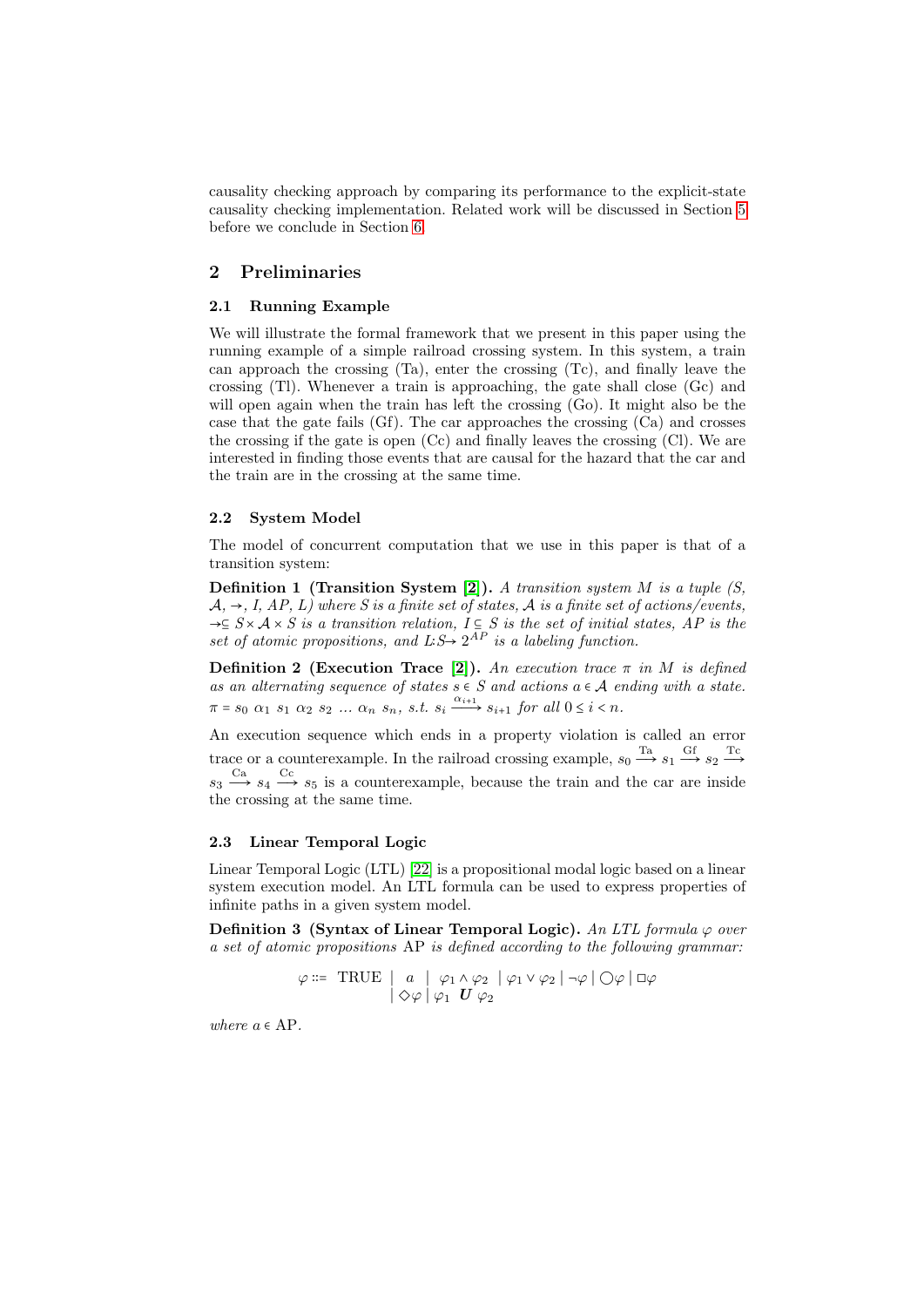The operators  $\bigcirc$ ,  $\Box$ ,  $\Diamond$  and **U** are used to express temporal behavior, such as "in the next state sth. happens"( $\bigcirc$ ), "eventually sth. happens"( $\diamond$ ) and "sth. is always true"( $\Box$ ). The U-operator denotes the case that " $\varphi_1$  has to be true until  $\varphi_2$  holds". We use  $M \models_l \varphi$  to express that an LTL formula  $\varphi$  holds on a system model M and  $\pi \models_l \varphi$  for a execution trace in M.

The properties that are expressible in LTL can be separated into two classes, safety and liveness properties. Safety properties can be violated by a finite prefix of an infinite path, while liveness properties can only be violated by an infinite path. For now, causality checking has only been defined for safety properties, namely the non-reachability of an undesired state, which can be characterized using an LTL formula. For instance, the non-reachability property that we want to express in the railroad crossing example is that the train and the car shall never be in the crossing at the same time:  $\Box \neg (Tc \land Cc)$ .

### 2.4 Event Order Logic

Event Order Logic (EOL) is a linear time temporal logic that is used in causality checking to specify the ordered event occurrences that are computed to be causal. Every EOL formula can be translated into an equivalent standard LTL formula [\[3\]](#page-16-7).

Definition 4 (Syntax of the Event Order Logic). Simple event order logic formulae are defined over the set A of event variables:

$$
\phi ::= a \mid \phi_1 \land \phi_1 \mid \phi_1 \lor \phi_2 \mid \neg \phi
$$

where  $a \in A$  and  $\phi$ ,  $\phi_1$  and  $\phi_2$  are simple EOL formulae. Complex EOL formulae are formed according to the following grammar:

$$
\psi ::= \phi \mid \psi_1 \land \psi_1 \mid \psi_1 \lor \psi_2 \mid \psi_1 \land \psi_2 \mid \psi_1 \land \phi_1 \phi
$$
  
 
$$
\mid \psi_1 \land_1 \phi \mid \psi_1 \land_< \phi \land_>
$$

where  $\phi$  is a simple EOL formula and  $\psi$ ,  $\psi_1$  and  $\psi_2$  are complex EOL formulae.

We define that a transition system M satisfies the EOL formula  $\psi$ , written as  $M \vDash_{e} \psi$ , iff  $\exists \pi \in M$ .  $\pi \vDash_{e} \psi$ . The informal semantics of the operators can be given as follows.

- $-\psi_1 \wedge \psi_2$ :  $\psi_1$  has to happen before  $\psi_2$ .
- $-$  ψ<sub>1</sub>  $\alpha$ <sub>I</sub>  $\phi$ : ψ<sub>1</sub> has to happen at some point and afterwards φ holds forever.
- φ  $\wedge$ <sub>1</sub>  $\psi$ <sub>1</sub>: φ has to hold until  $\psi$ <sub>1</sub> holds.
- $-\psi_1 \wedge \psi_2$   $\psi_2$ :  $\psi_1$  has to happen before  $\psi_2$ , and  $\phi$  has to hold all the time between  $\psi_1$  and  $\psi_2$ .

For example, the formula  $Gc \wedge Tc$  states that the gate has to close before the train enters the crossing. The full formal semantics definition for EOL is given in [\[19\]](#page-17-6).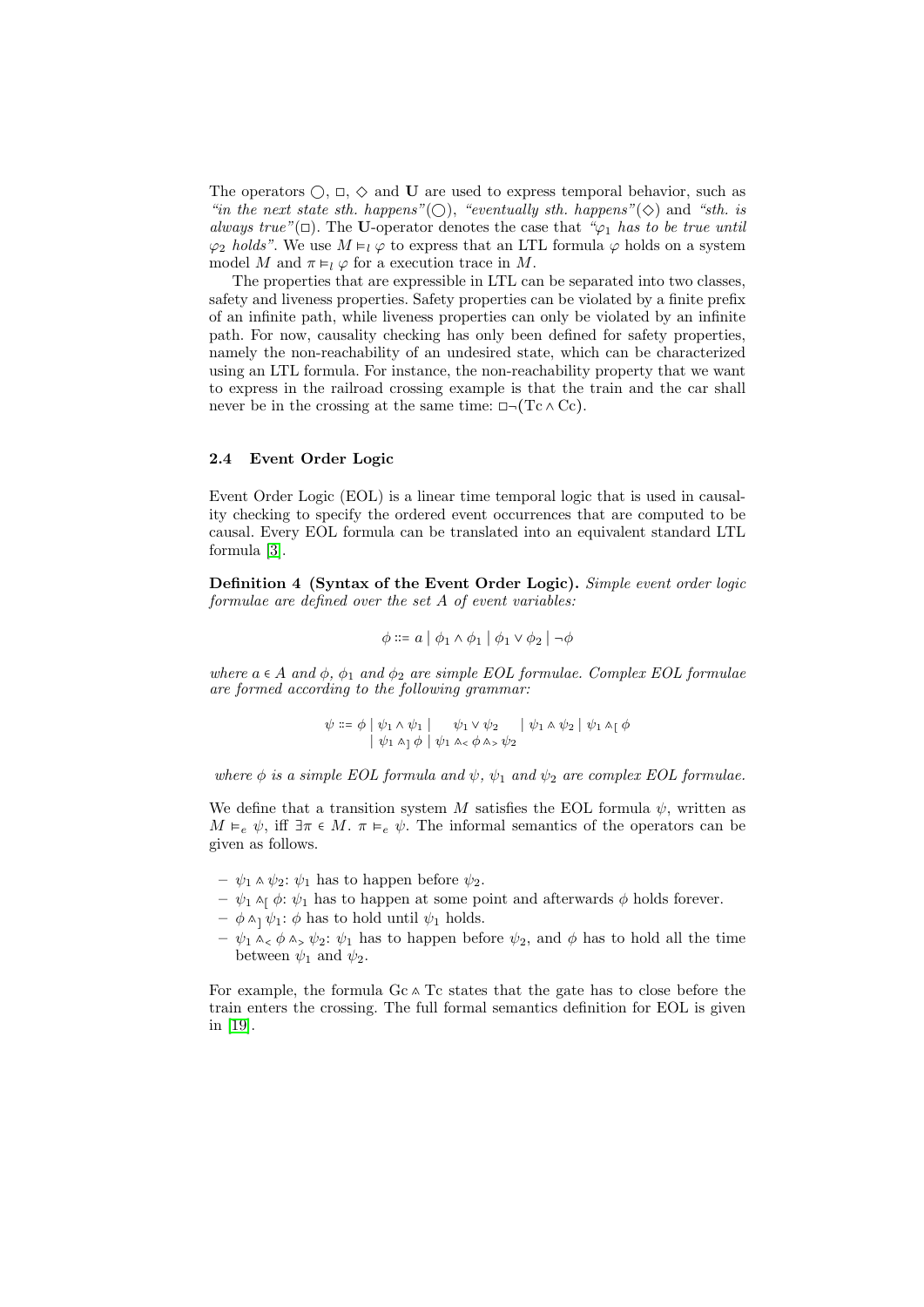#### 2.5 Event Order Normal Form

In order to enable the processing of EOL formulas and counterexamples in the BMC-based causality checking algorithm it is necessary to define a normal form for EOL formulas that we refer to as the event order normal form (EONF) [\[16,](#page-17-1)[3\]](#page-16-7). EONF permits the unordered and-  $(\wedge)$  and or-operator  $(\vee)$  only to appear in a formula if they are not sub formulas in any ordered operator or if they are sub formulas of the between operators  $\lambda_{\leq}$  and  $\lambda_{>}$ .

Definition 5. Event Order Normal Form (EONF) [\[16,](#page-17-1)[3\]](#page-16-7) The set of EOL formulas over a set A of event variables in event order normal form (EONF) is given by:

$$
\phi ::= a \mid \neg \phi \qquad \phi_{\wedge} ::= \phi \mid \neg \phi_{\wedge} \mid \phi_{\wedge_1} \wedge \phi_{\wedge_2}
$$
  

$$
\psi ::= \phi \mid \phi_1 \wedge \phi_2 \mid \phi_1 \wedge [\phi_2 \mid \phi_1 \wedge \phi_2 \mid \phi_1 \wedge \phi_2 \wedge_{\wedge} \phi_3]
$$
  

$$
\psi_{\wedge} ::= \psi \mid \phi_{\wedge} \mid \psi_{\wedge_1} \wedge \psi_{\wedge_2} \mid \psi_{\wedge_1} \vee \psi_{\wedge_2}
$$

where  $a \in A$  and  $\phi$  are simple EOL formulas only containing single events and  $\phi_{\wedge}$ ,  $\phi_{\wedge_1}, \phi_{\wedge_2}$  and  $\phi_{\wedge_3}$  are EOL formulas only containing the ∧-operator,  $\psi$  is a EOL formula containing the ordered operator, and  $\psi_{\wedge}$ ,  $\psi_{\wedge 1}$  and  $\psi_{\wedge 2}$  are EOL formulas containing the ∧-operator and / or the ∨-operator which can be combined with formulas in EONF containing ordered operators.

Every EOL formula can be transformed into an equivalent EOL formula in EONF by rewriting using the equivalence rules defined in [\[16,](#page-17-1)[3\]](#page-16-7). For instance, the EOL formula Ta  $\wedge$  Gc  $\wedge$  Tc can be expressed in EONF as  $\psi_{\rm EONF} =$  (Ta  $\wedge$  Gc)  $\wedge$  (Gc  $\wedge$  $Tc) \wedge (Ta \wedge Tc)$ .

#### 2.6 Causality Reasoning

<span id="page-4-0"></span>Our goal is to identify events that cause a system to reach a property violating state. We hence need to define the notion of causality that we will base our approach on. The notion of causality that we use, as proposed in [\[15\]](#page-17-7), is based on counterfactual reasoning and the notion of actual cause defined by Halpern and Pearl in [\[12\]](#page-16-0). It not only considers the occurrence of events to potentially be causal, but also the order in which they occur as well as their non-occurrence. For example, an event  $a$  may always occur before an event  $b$  for an error to happen, but if  $b$  occurs first and  $a$  afterwards there is no error. In this case, a occurring before b is considered to be causal for the error to happen. Work described in [\[19\]](#page-17-6) defines when, according to this extended causality notion, an EOL formula  $\psi$  describes a causal process for the violation of a non-reachability property, specified using an LTL formula. The causal process [\[12\]](#page-16-0) consists of the events causing the violation and all events mediating between the causal events and the property violation. Notice that in case there are multiple instances of event occurrences belonging to the same event type in the model, the multiple instances are discriminated. For instance, if along a trace to events of type Gc can be observed, we refer to them as  $\text{Gc}_1$  and  $\text{Gc}_2$ . Otherwise it would not be possible to distinguish between two separate occurrences of the same type of event using standard LTL semantics, which EOL is based on.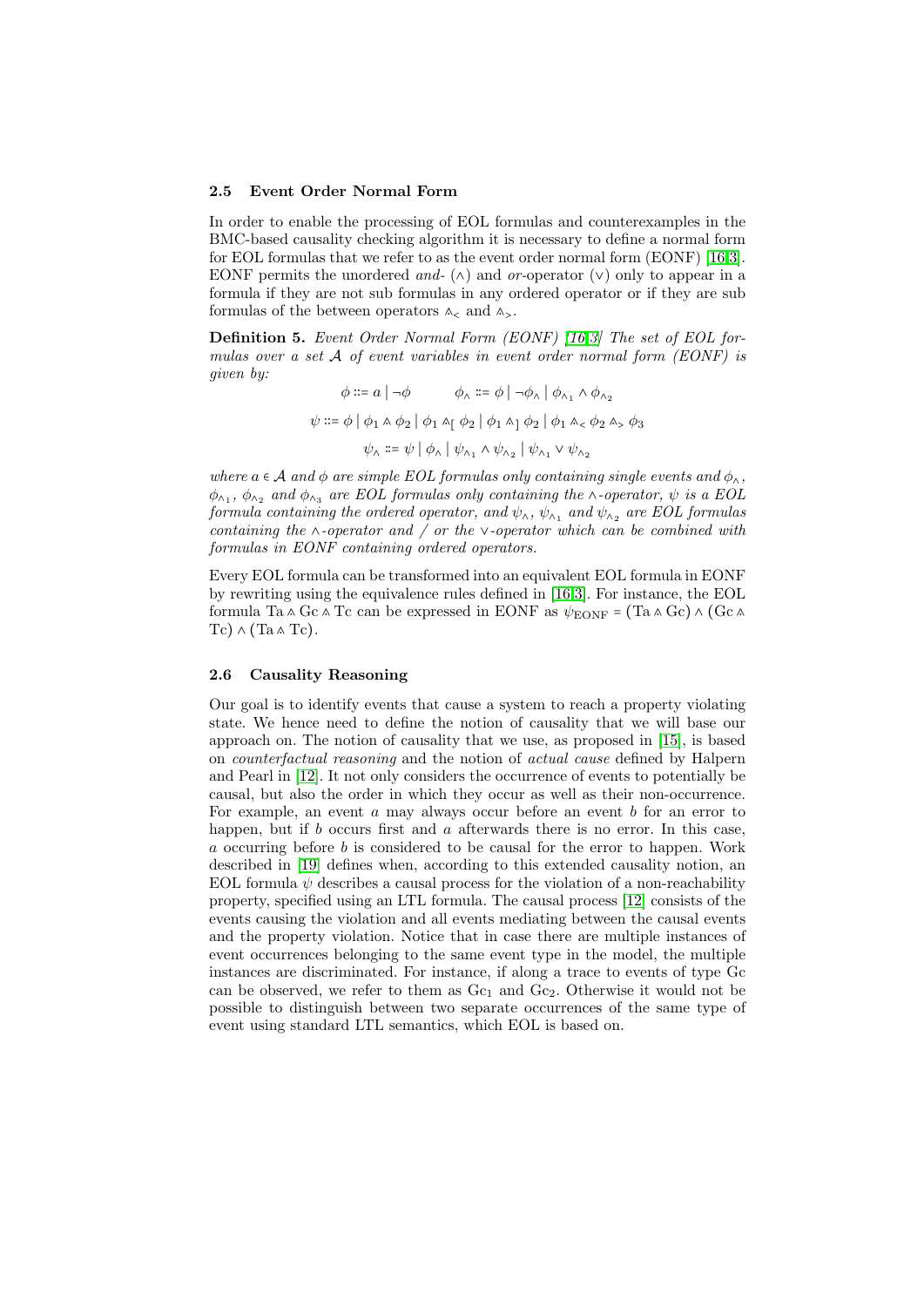Definition 6 (Cause for a property violation [\[12,](#page-16-0)[18\]](#page-17-0)). Let  $\pi, \pi'$  and  $\pi''$  be paths in a transition system M. The set of event variables is partitioned into sets  $Z$  and  $W$ . The variables in  $Z$  are involved in the causal event chain for a property violation while the variables in W are not. The valuations of the variables along a path  $\pi$  are represented by val<sub>z</sub>( $\pi$ ) and val<sub>w</sub>( $\pi$ ), respectively.  $\psi_{\Lambda}$  denotes the rewriting of an EOL formula  $\psi$  where the ordering operator  $\wedge$  is replaced by the normal EOL operator ∧, all other EOL operators are left unchanged. An EOL formula  $\psi$  consisting of event variables  $X \subseteq Z$  is considered to be a cause for an effect represented by the violation of an LTL property  $\varphi$ , if the following conditions hold:

- AC 1: There exists an execution π for which both  $π ⊨_e ψ$  and  $π \nDash_l φ$
- $-$  AC 2.1: ∃π' s.t. π'  $\neq_e \psi \wedge (val_x(\pi) \neq val_x(\pi') \vee val_w(\pi) \neq val_w(\pi'))$  and  $\pi' \vDash_l \varphi$ . In other words, there exists an execution  $\pi'$  where the order and occurrence of events is different from execution  $\pi$  and  $\varphi$  is not violated on  $\pi'$ .
- $-$  AC 2.2:  $\forall \pi''$  with  $\pi'' \vDash_{e} \psi \wedge (val_{x}(\pi) = val_{x}(\pi'') \wedge val_{w}(\pi) \neq val_{w}(\pi''))$  it holds that  $\pi''$   $\neq_l \varphi$  for all subsets of W. In words, for all executions where the events in X have the value defined by val<sub>x</sub>( $\pi$ ) and the order defined by  $\psi$ , the value and order of an arbitrary subset of events on W has no effect on the violation of  $\varphi$ .
- AC 3: The set of variables X ⊆ Z is minimal: no subset of X satisfies conditions AC 1 and AC 2.
- $-$  OC 1: The order of events  $X ⊆ Z$  represented by the EOL formula  $ψ$  is not causal if the following holds:  $\pi \vDash_e \psi$  and  $\pi' \not\models_e \psi$  and  $\pi' \not\models_e \psi$

The EOL formula  $Gf \wedge ((Ta \wedge (Ca \wedge Cc)) \wedge \neg Cla \wedge \neg Tc)$  is a cause for the occurrence of the hazard in the railroad crossing example since it fulfills all of the above defined conditions (AC 1-3, OC 1) for the corresponding system model that we defined.

#### 2.7 Bounded Model Checking

The basic idea of Bounded Model Checking (BMC) [\[6\]](#page-16-4) is to find error traces, also called counterexamples, in executions of a given system model where the length of the traces that are analyzed are bounded by some integer  $k$ . If no counterexample is found for traces of some length  $l \leq k$ , then l is increased until either a counterexample is found, or  $l = k$ . The BMC problem is translated into a propositional satisfiability problem and can be solved using propositional SAT solvers. Modern SAT solvers can handle satisfiability problems in the order of  $10^6$  variables.

Given a transition system  $M$ , an LTL formula  $f$  and a bound  $k$ , the propositional formula of the system is represented by  $[[M, f]]_k$ . Let  $s_0, ..., s_k$  be a finite sequence of states on a path  $\pi$ . Each  $s_i$  represents a state at time step i and consists of an assignment of truth values to the set of state variables. The formula  $[[M, f]]_k$  encodes a constraint on  $s_0, ..., s_k$  such that  $[[M, f]]_k$  is satisfiable iff  $\pi$ is a witness for f. The propositional formula  $[[M, f]]_k$  is generated by unrolling the transition relation of the original model  $M$  and integrating the LTL property in every step  $s_i$  of the unrolling. The generated formula  $[[M, f]]_k$  of the whole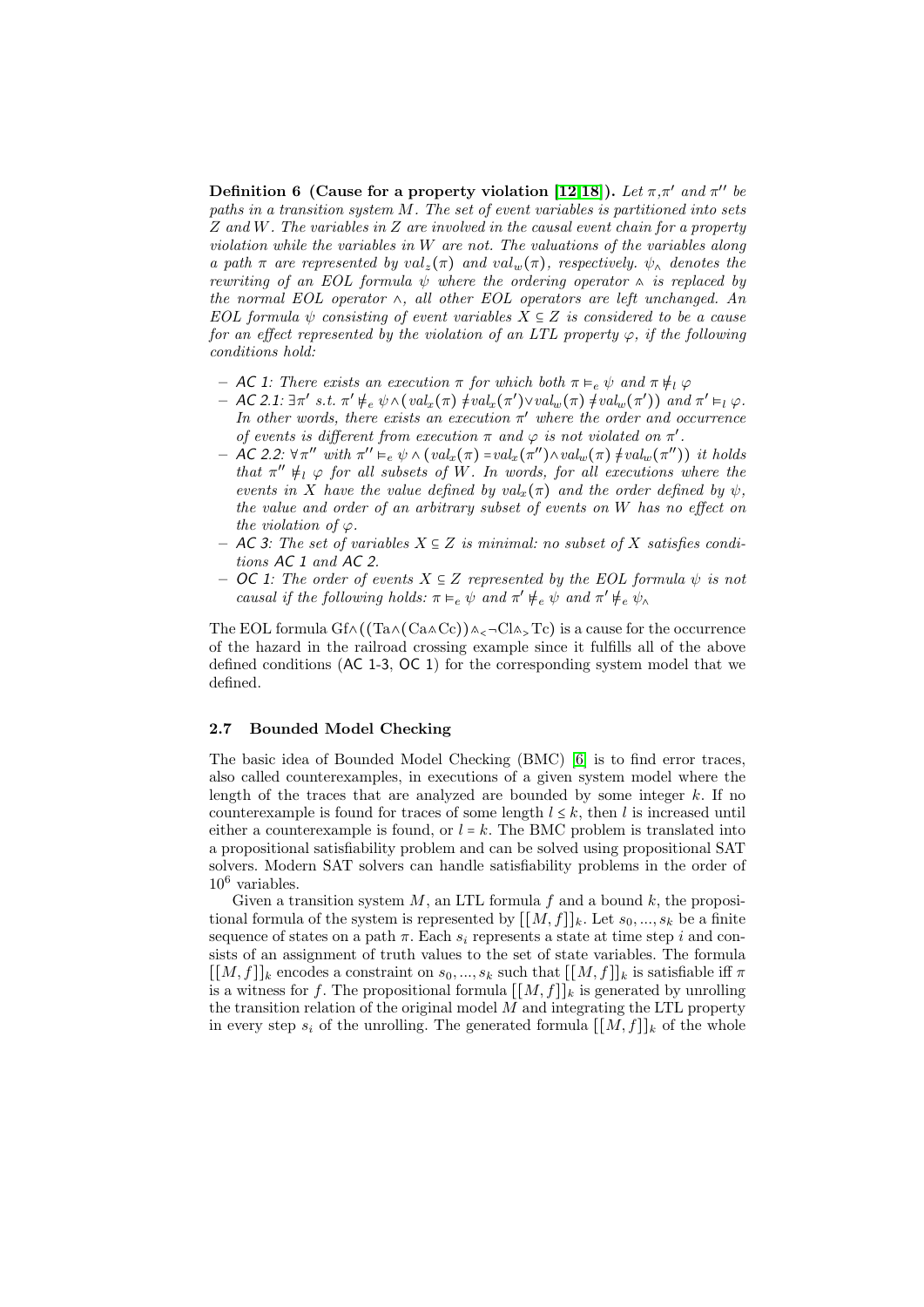system is passed to a propositional SAT solver. The SAT solver tries to solve  $[[M, f]]_k$ . If a solution exists, this solution is considered to be a counterexample of the encoded LTL property.

## <span id="page-6-0"></span>3 BMC-based Causality Checking

## 3.1 EOL Matrix

For the BMC-based causality computation with bound  $k$  we consider sequences of event occurrences  $\pi_e = e_1 e_2 e_3 ... e_k$  derived from paths of type  $\pi = s_0 \stackrel{e_1}{\longrightarrow}$  $s_1 \stackrel{e_2}{\rightarrow} s_2 \dots$  We use a matrix in order to represent the fact that certain events occur as well as the ordering of the event occurrences along a trace. This matrix is called EOL matrix.

**Definition 7 (EOL matrix).** Let  $E = \{e_1, e_2, e_3, \ldots, e_k\}$  an event occurrence set and  $\pi_e = e_1e_2e_3...e_k$  a trace over event occurrences. For integers  $i \neq j$  a function o is then defined as follows:

<span id="page-6-1"></span>
$$
o(e_i, e_j) = \begin{cases} \{ \text{TRUE} \} & \text{if } e_i \wedge e_j \\ \varnothing & \text{otherwise} \end{cases}
$$

The EOL matrix  $M_E$  is constructed from o as follows:

$$
M_E = \begin{pmatrix} \varnothing & o(e_1, e_2) & \cdots & o(e_1, e_k) \\ o(e_2, e_1) & \varnothing & \cdots & o(e_2, e_k) \\ \vdots & \vdots & \ddots & \vdots \\ o(e_k, e_1) & o(e_k, e_2) & \cdots & \varnothing \end{pmatrix}
$$

where the generated entries in the matrix are either sets of event occurrences or the constant set  $\{TRUE\}$ . The empty set  $\emptyset$  is also permitted which means no relation for the corresponding event occurrences was found.

<span id="page-6-3"></span>Definition 8 (Union of EOL Matrices). Let  $M_E, M_{E_1}, M_{E_2}$  be EOL Matrices with all identical dimensions. The EOL matrix  $M_E$  is the union of  $M_{E_1}$  and  $M_{E_2}$  according to the following rule:

$$
M_{E(i,j)} = M_{E_1(i,j)} \cup M_{E_2(i,j)} \tag{1}
$$

for every entry  $(i, j)$  in the matrices.

The union of two EOL matrices represents the component-wise disjunction of two matrices. The EOL matrix  $M_E$  for an example event sequence in the railroad crossing  $\pi$  = Ca Cc Gf and a refinement EOL Matrix  $M'_E = M_E \cup M_{E_{\pi'}}$ , using the sequence  $\pi'$  = Gf Ca Cc is created as follows:

<span id="page-6-2"></span>
$$
e_1 = \text{Ca}
$$
\n
$$
e_2 = \text{Cc}
$$
\n
$$
M_E = \begin{pmatrix} \varnothing & \{TRUE\} & \{TRUE\} \\ \varnothing & \varnothing & \{TRUE\} \end{pmatrix}
$$
\n
$$
M'_E = \begin{pmatrix} \varnothing & \{TRUE\} & \{TRUE\} \\ \varnothing & \varnothing & \{TRUE\} \end{pmatrix}
$$
\n
$$
(2)
$$
\n
$$
\{TRUE\}
$$
\n
$$
\{TRUE\}
$$
\n
$$
\{TRUE\}
$$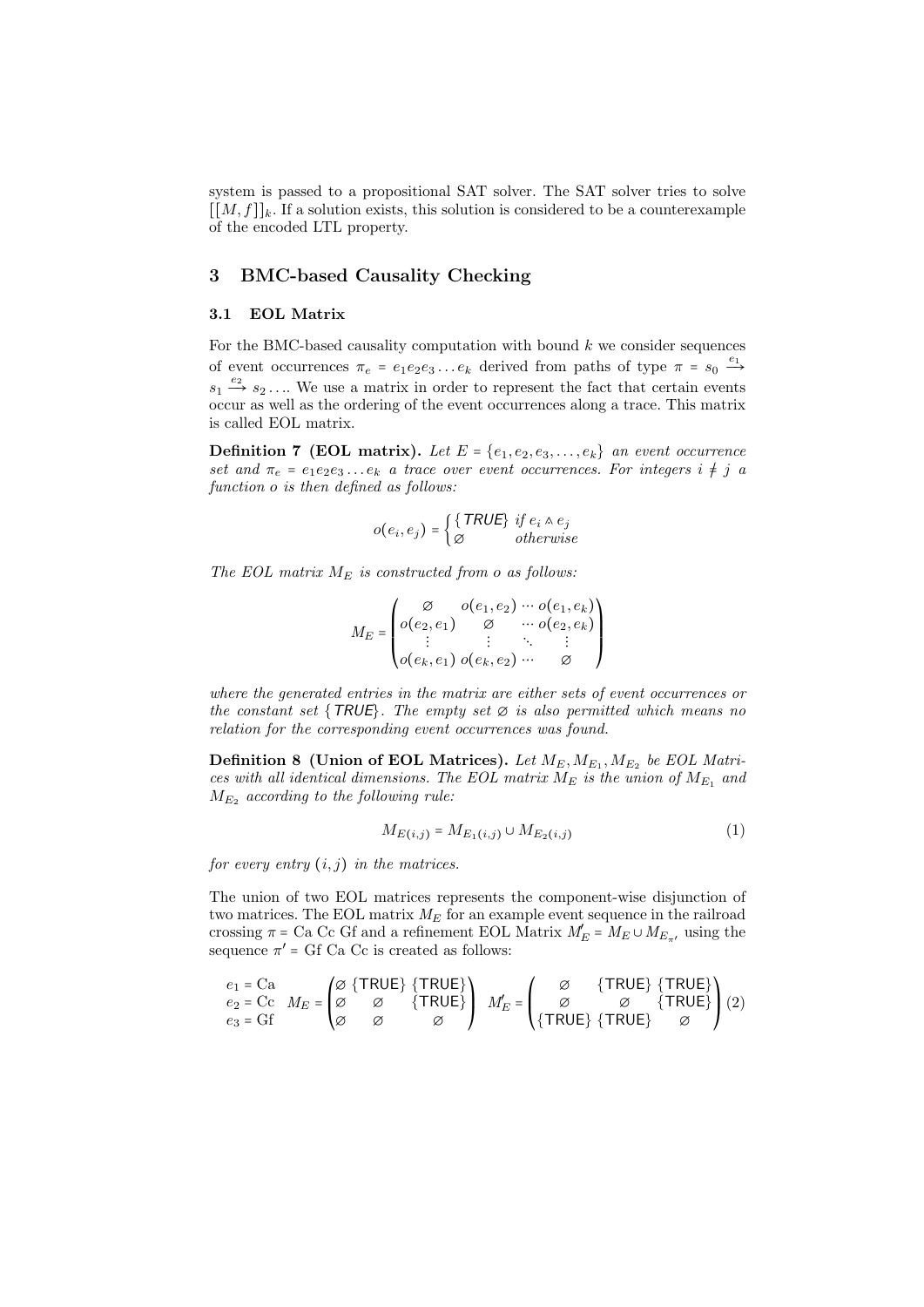#### 3.2 EOL Matrix to Propositional Logic Translation

In order to use the information stored in the EOL Matrix in the BMC-based causality checking algorithm a translation from the matrix into propositional logic is needed. First the Matrix is translated into an EOL formula in EONF and afterwards the EOL formula is translated into propositional logic.

<span id="page-7-0"></span>Definition 9 (Translation from EOL matrix to EOL formula). Let  $M_E$ a EOL matrix which contains the EOL formula  $\psi_E$  and the event set E.  $M_{E(i,j)}$ is the set of events in the entry  $(i, j)$  in  $M_E$  and  $e_{(i, j)} \in M_{E(i, j)}$ .  $e_i$  and  $e_j$  denote the ordered events, respectively. Then  $\psi_E$  is defined as follows:

$$
\psi_E = \bigwedge_{i=0}^{i=k} \bigwedge_{j=0}^{j=k} \begin{cases} e_i \wedge e_j & \text{if } e_{(i,j)} = \{\text{TRUE}\} \text{ and } e_{(j,i)} = \{\text{TRUE}\} \text{ and } i \neq j \\ e_i \wedge e_j & \text{if } e_{(i,j)} = \{\text{TRUE}\} \text{ and } e_{(j,i)} \neq \{\text{TRUE}\} \text{ and } i \neq j \end{cases}
$$

**Lemma 1.** An EOL formula  $\psi_E$  obtained via Definition [9](#page-7-0) from an EOL matrix  $M_E$  is always in Event Order Normal Form (EONF).

Proof. Sketch: A proof can easily be given using an inductive argument over the rules for the construction of the EOL matrix (Definition [7\)](#page-6-1) and the construction of formula  $\psi_E$  (Definition [9\)](#page-7-0).

Using this translation the EOL Matrix from Equation [2](#page-6-2) is translated into the following EOL formula in EONF:  $\psi_{\rm EONF} = (\text{Ca} \wedge \text{Cc}) \wedge (\text{Gf} \wedge \text{Ca}) \wedge (\text{Gf} \wedge \text{Cc}).$ The generated EOL formula can be efficiently translated into an equivalent LTL formula as it was shown in [\[3\]](#page-16-7).

As mentioned in Section [2.3,](#page-2-1) only safety properties are considered for the BMC-based causality checking approach. Since safety properties can only be violated by finite prefixes of system executions, it is necessary to adapt the definition of a bounded semantics for LTL as defined in [\[6\]](#page-16-4) for our purposes:

Definition 10 (Bounded Semantics for LTL). Let  $k \geq 0$ , and let  $\pi$  be a prefix of an infinite path and  $\pi_e = e_0e_1e_2...$  the sequence of events of  $\pi$ . Let  $\psi_{LTL}$  an LTL formula obtained by translating an EOL formula  $\psi$  into LTL.  $\psi_{LTL}$  is valid along  $\pi$  up to bound k, represented by  $\pi \vDash^{0}_{k} \psi_{LTL}$ , if the following holds:

> <span id="page-7-1"></span> $\pi \vDash^i_k$ iff  $p = e_i$  $\pi \vDash^i_k$  $\iota_k \neg p$  iff  $p \neq e_i$  $\pi \vDash_k^i f \wedge g$  iff  $\pi \vDash_k^i f$  and  $\pi \vDash_k^i g$  $\pi \vDash_k^i f \vee g$  iff  $\pi \vDash_k^i f$  or  $\pi \vDash_k^i g$  $\pi \vDash_k \Box f$  iff  $\forall j, i \leq j \leq k$ .  $\pi \vDash_k^j f$  $\pi \vDash_k^i \Diamond f$  iff  $\exists j, i \leq j \leq k$ .  $\pi \vDash_k^j f$  $\pi \vDash_k^i \bigcirc f$  iff  $i < k$  and  $\pi \vDash_k^{i+1} f$  $\pi \vdash_k^i f \mathbf{U} g$  iff  $\exists j, i \leq j \leq k$ .  $\pi \vdash_k^j g$  and  $\forall n, i \leq n \leq k$ .  $\pi \vdash_k^n f$

The standard translation scheme for translating LTL into propositional logic for a given bound  $k$  as described in  $[6]$  is used in order to convert the LTL formula  $\psi_{\text{LTL}}$  into a propositional logic formula.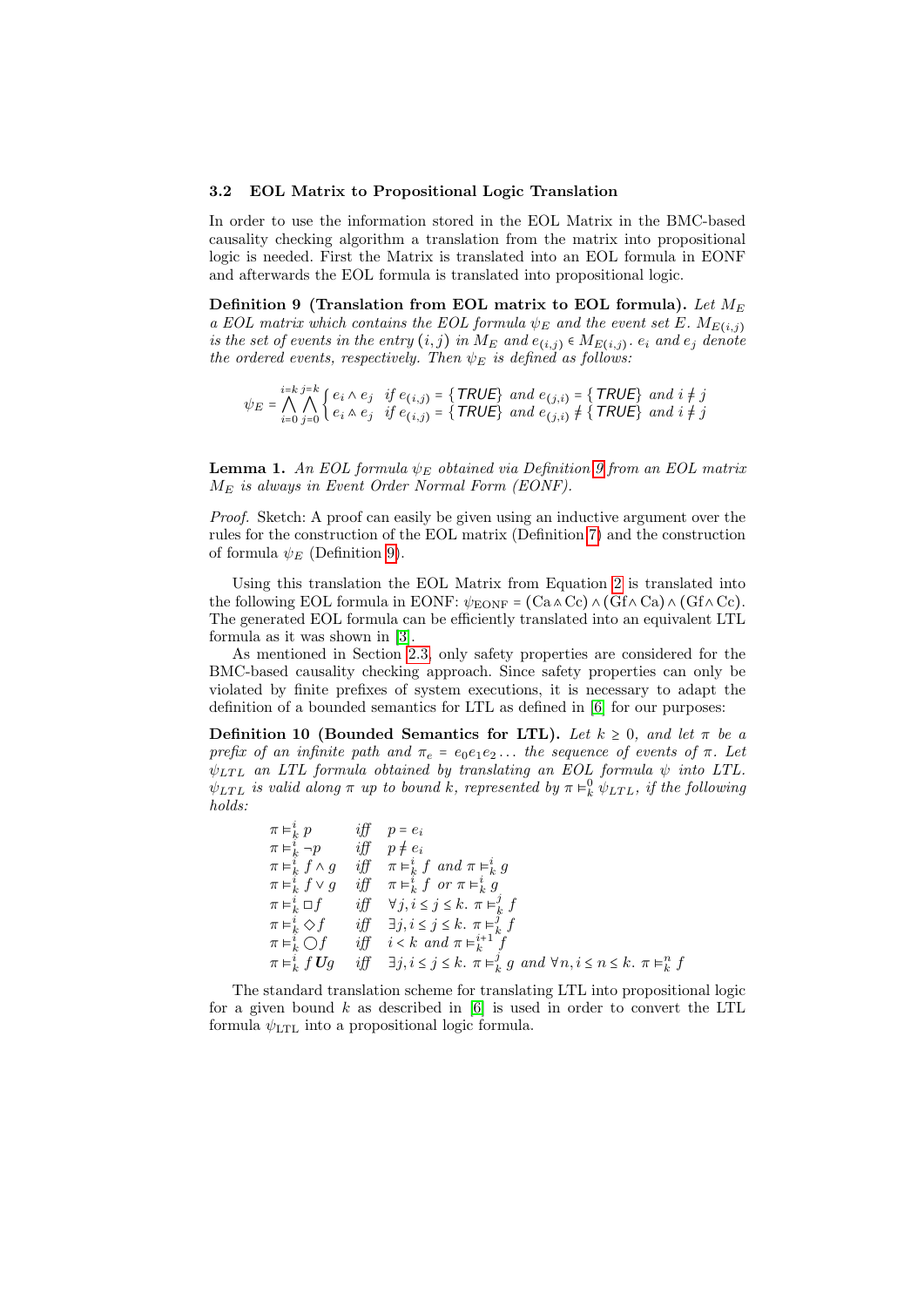#### 3.3 The BMC-based Causality Checking Algorithm

According to condition AC 1 it is necessary to know that there exists a counterexample trace which leads to the violation of the considered non-reachability property. In addition, in order to satisfy condition AC 2, however, there need to exist other traces with other events and orderings that do not lead into a violating state. As a consequence, all combinations of events have to be known. In the explicit state causality checking approach [\[18\]](#page-17-0) all paths through a system need to be computed in order to find all causal events and orderings for a property violation. In order to avoid the explicit computation of all possible paths in the state graph we propose the use of an iterative scheme involving BMC and symbolic constraints on the underlying SAT solver. The symbolic constraint is used in order to find only those paths that contain new information on event orderings and occurrences. This new information is used to strengthen the constraints on the SAT Solver.



<span id="page-8-0"></span>Fig. 1. The iteration schema of the BMC-based causality checking algorithm

Figure [1](#page-8-0) presents the informal iteration scheme of the proposed algorithm. The inputs are the model M, the property  $\phi$  and an upper bound  $k_{\text{max}}$  for the maximum length of the considered paths. The algorithm starts at level  $k = 0$ :

Step 1: Generation of Traces. The model M together with the LTL property  $\phi$  and the bound k is converted into a propositional logic formula  $[[M, \neg \phi]]_k$ .  $[[M, \neg \phi]]_k$  is inserted into a SAT solver. The SAT solver tries to find a path that fulfills the given formula. If such a path is found, the algorithm has discovered a counterexample and continues at step 2. Otherwise, the bound  $k$  is increased until the first counterexample is found or the maximum bound  $k_{\text{max}}$  is reached.

Step 2: Matching of EOL Matrices. When a new path  $\pi$  is discovered the set of events  $E_1$  occurring on this trace is compared to the already known EOL matrices, if any. If there is an EOL matrix  $M_{E_2}$  covering a set of events  $E_2$ and if  $E_1 = E_2$ , then the newly discovered orderings of events in  $E_1$  is used to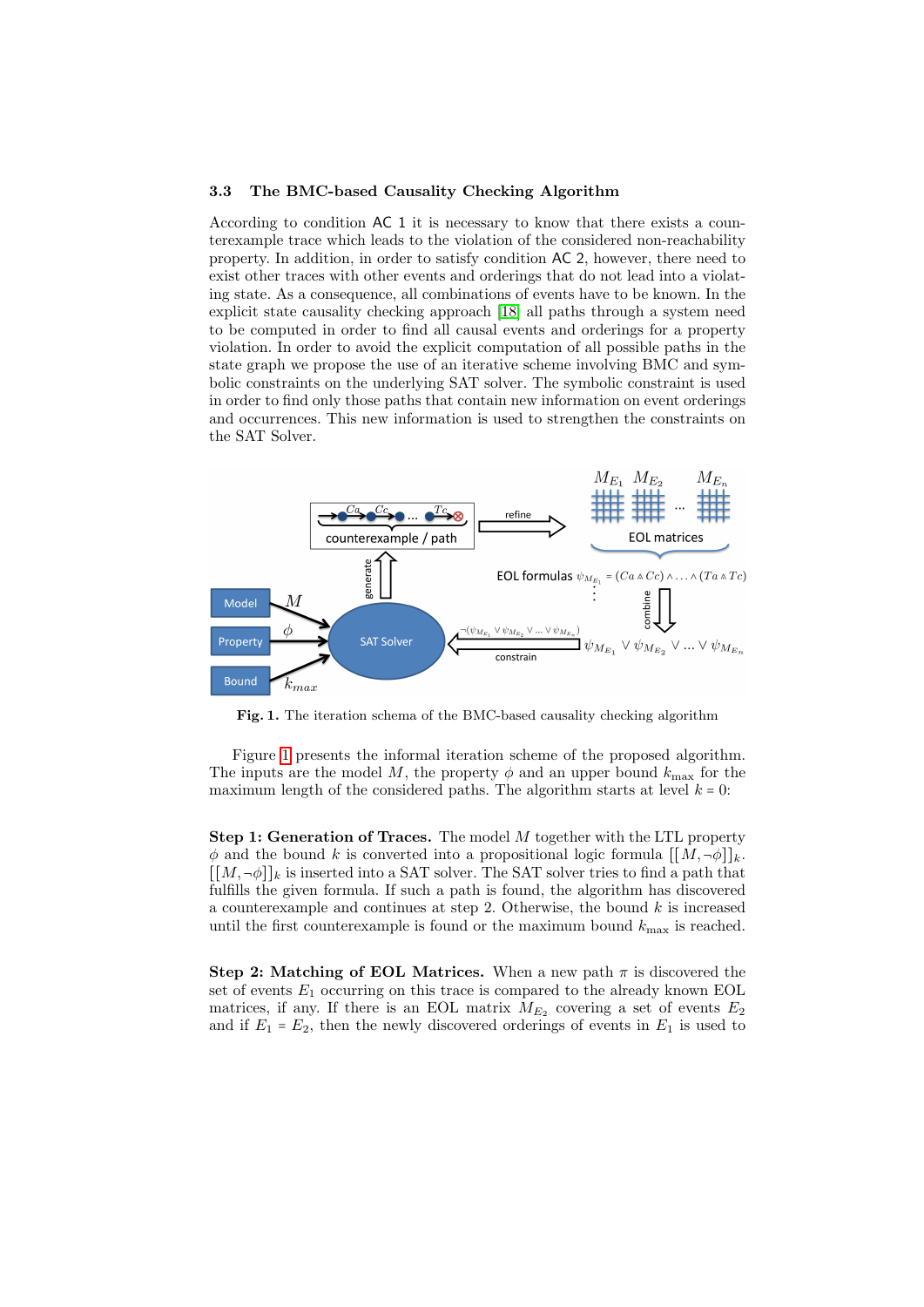refine the EOL matrix  $E_2$  according to the operation  $E_2 \coloneqq E_2 \cup E_1$  as defined in Definition [8.](#page-6-3) If there is no matching matrix, a new EOL matrix is created representing a new class of causes [\[18\]](#page-17-0) containing the ordering of events in  $\pi$ .

Step 3: Combination of new constraints. All EOL matrices  $M_{E_i}$  are translated into EOL formulas  $\psi_{M_{E_i}}$  according to Definition [9.](#page-7-0) The translated EOL formulas  $\psi_{M_{E_i}}$  are combined disjunctively. In order to exclude the already found orderings from being found again in the next iteration, the result is negated which results in  $\varphi' = \neg(\psi_{M_{E_1}} \vee \psi_{M_{E_2}} \vee \ldots \vee \psi_{M_{E_n}})$  with *n* the number of EOL matrices that have been computed so far.

Step 4: Constraining the SAT Solver. The formula  $\varphi'$  is translated into a propositional logic formula  $[[\varphi']]_k$  for a given bound k.  $[[\varphi']]_k$  is then used as an additional constraint for the SAT Solver (Definition [10\)](#page-7-1). Afterwards, the algorithm iterates and continues with Step 1.

When the algorithm terminates, the result is stored in the EOL matrices  $M_{E_i}$ ,  $0 \le i \le n$  where *n* is the number of EOL matrices found during the search.

### 3.4 Soundness and Completeness

We show that the results generated with the described algorithm are sound up to the pre-defined maximum bound  $k$ . Afterwards we will discuss the completeness of the BMC-based causality algorithm.

We first introduce the concept of a candidate set which is a collection of all counterexamples to the considered non-reachability property that have been computed. The elements occurring along the elements of this set are candidates for being causal for the considered property violation.

<span id="page-9-0"></span>Definition 11 (Candidate Set (adapted from  $[19]$ )). Let n the number of EOL matrices  $M_{E_i}$ ,  $0 \le i \le n$  available at some point during the causality computation,  $\neg \phi$  the negation of an LTL reachability property, and  $\Sigma_c$  the set of all counterexamples to the validity of  $\neg \phi$  available in the considered system model. The disjunction of all EOL formulas  $\psi = \bigvee_{i=0}^{n} \psi_{M_{E_i}}$  generated from the matrices  $M_{E_i}$ , is a compact description of all computed counterexamples. The candidate set  $CS(\neg \phi) = {\pi \in \sum_C |\forall \pi' \in \sum_C .\pi' \subseteq \pi \Rightarrow \pi' = \pi}$  contains the minimal set of counterexamples through the system that satisfy  $\psi$ .

Notice that the candidate set is minimal in the sense that removing an event from some trace in the candidate set means that the resulting trace no longer is a counterexample.

**Theorem 1.** The candidate set satisfies the conditions AC 1, AC 2.1, AC3 and OC specified in Definition [6.](#page-4-0)

*Proof.* Soundness w.r.t. AC 1: Let  $\neg \phi$  the negated LTL property and  $\psi$  the EOL formula representing the candidate set  $CS(\neg \phi)$ . According to Definition [11,](#page-9-0) all counterexamples  $\pi \in \mathbf{CS}(\neg \phi)$  are traces satisfying  $\pi \vDash_l \neg \phi$ .  $\pi \vDash_e \psi$  holds by the definition of the creation of the EOL Matrices. Therefore AC1 holds for all  $\pi \in \mathbf{CS}(\neg \phi)$ .

The proofs for the conditions AC 2.1, AC 3 and OC 1 can be constructed in a similar way as shown in [\[19\]](#page-17-6). □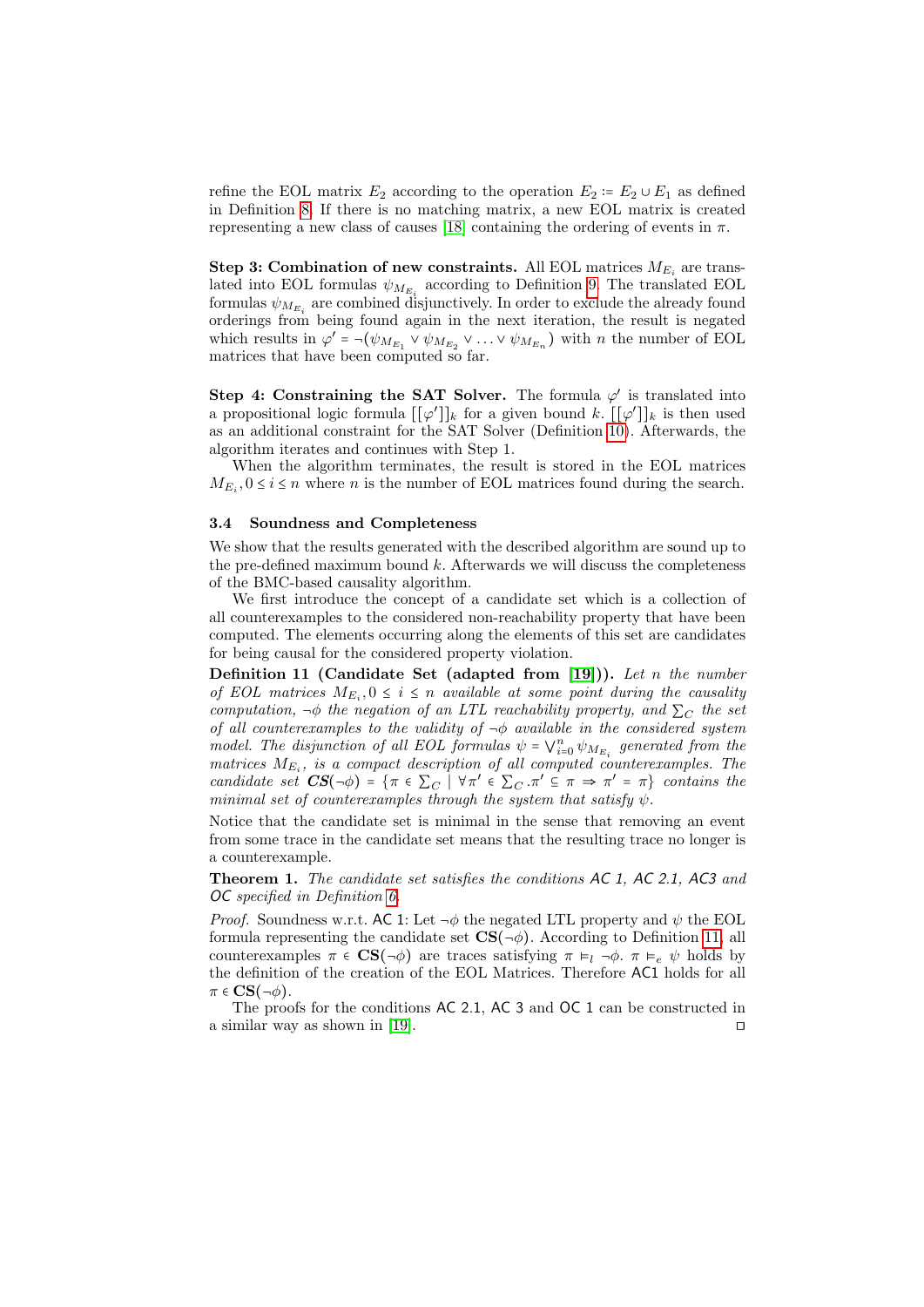What remains to be shown is the soundness with respect to condition AC 2.2, which we shall address next.

Event Non-Occurrence Detection. According to the AC 2.2 test the occurrence of events that are not considered as causal must not prevent the effect from happening. In other words, the non-occurrence of an event can be causal for a property violation. Therefore, we have to search such events and include their non-occurrence in the EOL formulas. In Figure [2](#page-10-0) an example is presented which explains this procedure for an EOL formula  $\psi = \text{Ca} \wedge \text{Ca} \wedge \text{Ta} \wedge \text{Gc} \wedge \text{Te}$ . Trace



<span id="page-10-0"></span>**Fig. 2.** Three example traces for the EOL-formula  $\psi = Ca \wedge Cc \wedge Ta \wedge Gc \wedge Tc$ . Trace 1 is the minimal trace. While trace 2 (non-minimal) ends in a property violation, trace 3 does not.

1 is the minimal trace ending in a property violation. Trace 2 is non-minimal and also ends in a property violation with the events  $Ca, Ce, Ta, Gc, Gf, Tc$ . In trace 3 a new event  $Cl$  appears between  $Cc$  and  $Ta$  and no property violation is detected. This means that the appearance of the event has prevented the property violation. In order to transform this appearance into a cause for the hazard, the occurrence is negated and introduced into the EOL formula  $\psi = \ldots Cc \wedge_{\leq} \neg C l \wedge_{\geq} Ta \ldots$  The new clause states that "if between 'the car is on the crossing' and 'the train is approaching the crossing', 'the car does NOT leave the crossing', the hazard does happen". In other words: The non-occurrence of Cl is causal for the property violation.

A second pass of the algorithm needs to be performed in order to find these non-occurrences. For this second pass the input parameters have to be altered compared to the first pass. The EOL Matrix definition also needs to be extended in order to account for the the possible non-occurrence of events.

**Definition 12 (Extended EOL matrix).** Let  $E = \{e_1, e_2, e_3, \ldots, e_k\}$  an event set and  $\pi_e = e_1 e_2 e_3 \dots e_k$  the corresponding sequence. The function o is defined for entries where  $i \neq j$  and the function d is defined for entries where  $i = j$ :

$$
o(e_i, e_j) = \begin{cases} \{ \text{TRUE} \} & \text{if } e_i \land e_j \\ \phi & \text{if } e_i \land \phi \land \phi \land \phi \\ \varnothing & \text{otherwise} \end{cases} \qquad d(e_i) = \begin{cases} \phi & \text{if } \phi \land \phi_i \\ \varnothing & \text{otherwise} \end{cases}
$$

The EOL matrix  $M_E$  is created as follows:

<span id="page-10-1"></span>
$$
M_E = \begin{pmatrix} d(e_1) & o(e_1, e_2) & \cdots & o(e_1, e_k) \\ o(e_2, e_1) & d(e_2) & \cdots & o(e_2, e_k) \\ \vdots & \vdots & \ddots & \vdots \\ o(e_k, e_1) & o(e_k, e_2) & \cdots & d(e_k) \end{pmatrix}
$$

where the generated entries in the matrix are sets of events or the constant set  ${TRUE}.$  The empty set  $\emptyset$  indicates that no relation for the corresponding event configuration was found.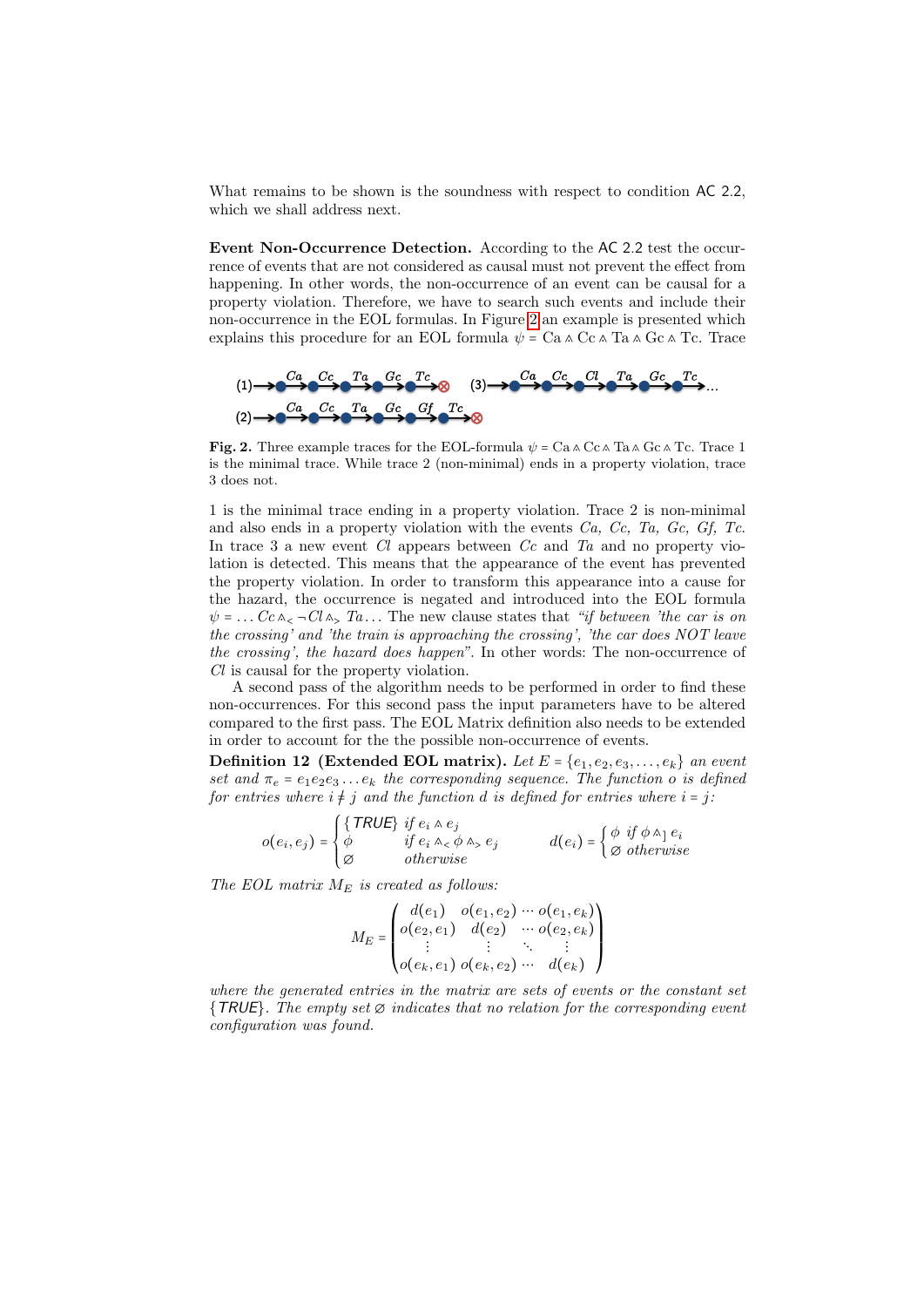The function o returns true if  $e_1$  occurs before  $e_2$  and returns  $\phi$  if  $e_1$  occurs before  $e_2$  and  $\phi$  is true between  $e_1$  and  $e_2$ . The function d returns  $\phi$  if  $\phi$  is always occurring before  $e_i$ . According to the extended EOL Matrix definition it is possible to insert EOL formulas of the form  $e_i \wedge \langle \phi \wedge \rangle e_j$  and  $\phi \wedge \gamma e_i$  into the matrix. This can be used to insert conditions such as  $\psi = Cc \wedge_{\leq} \neg C l \wedge_{\geq} Ta$ . The special case  $e \wedge \phi$  is not considered here because this will never occur when analyzing safety properties, which is what we focus on in this paper. If a hazard state is reached no future occurrence of any event can prevent the hazard. The formula  $e \wedge \phi$  would encode such a behavior.

<span id="page-11-1"></span>Definition 13 (Extended Translation for  $AC$  2.2). Let  $M_E$  an EOL matrix which contains the EOL formula  $\psi_E$  and the event set E.  $M_{E(i,j)}$  is the set of events in the entry  $(i, j)$  in  $M_E$  and  $e_{(i,j)} \in M_{E(i,j)}$ .  $e_i$  and  $e_j$  denote the ordered events, respectively. Then  $\psi_E$  is defined as follows:

$$
\psi_E = \bigwedge_{i=0}^{i=k} \bigwedge_{j=0}^{j=k} \bigwedge_{\substack{V \in (i,j) \\ V \in (i,j)}} \left\{ \begin{matrix} e_i \wedge e_j & \text{if } e_{(i,j)} = \text{TRUE and } e_{(j,i)} = \text{TRUE and } i \neq j \\ e_i \wedge e_j & \text{if } e_{(i,j)} = \text{TRUE and } e_{(j,i)} \neq \text{TRUE and } i \neq j \\ e_i \wedge e_j & \text{if } \phi = e_{(i,j)} \text{ and } i \neq j \\ \phi \wedge_1 e_i & \text{if } e_{(i,j)} = \phi \text{ and } i = j \end{matrix} \right.
$$

The translation from EOL formulas into LTL and further into propositional logic is done according to Definition [10.](#page-7-1)

Input parameters to the non-occurrence detection. In the second pass of the algorithm, the input parameters for the SAT solver have to be changed. Now the algorithm searches for paths in the system that do not end in a property violation, while fulfilling the EOL formulas that have been found so far. For instance, in Figure [2](#page-10-0) trace 3 also fulfills the displayed EOL formula. In order to find those paths the inputs to the SAT solver are the original LTL property  $\phi$ , the original EOL formulas  $\psi_{M_{E_i}}$ , the model and the bound k. The paths obtained with this method contain the events that prevent the property violation. These events are inserted into a matching EOL matrix. Since the EOL matrices are used to search for the new paths there is always a matching matrix available to the algorithm. The matching of EOL matrices for the AC2.2 condition is defined as follows.

<span id="page-11-0"></span>Definition 14 (Matching of paths to EOL Matrix for AC2.2.). Let  $\pi$  be a path discovered by the second pass,  $E_{\pi}$  the set of events occurring on  $\pi$  and  $E_i$ the event sets of all n EOL matrices. Then the matching EOL matrix is defined according to the following function:

$$
match(\pi) = \{M_{E_i} | \exists i, 0 \le i \le n. \ \forall j, 0 \le j \le n, \ m_i = max\left(|E_j \cap E_{\pi}|\right)\}
$$

The match function returns the EOL matrix  $M_{E_i}$  whose event set  $E_i$  has the largest number of common events with the event set  $E_{\pi}$ . Note that there is always a unique maximum for this number: From the definition of the matching of EOL matrices in the first and the second pass of the algorithm two paths containing the same events are merged into one EOL matrix. This means all EOL matrices contain a unique set of events.

The refinement of the matching EOL matrix is conducted according to Definition [8](#page-6-3) and [12.](#page-10-1)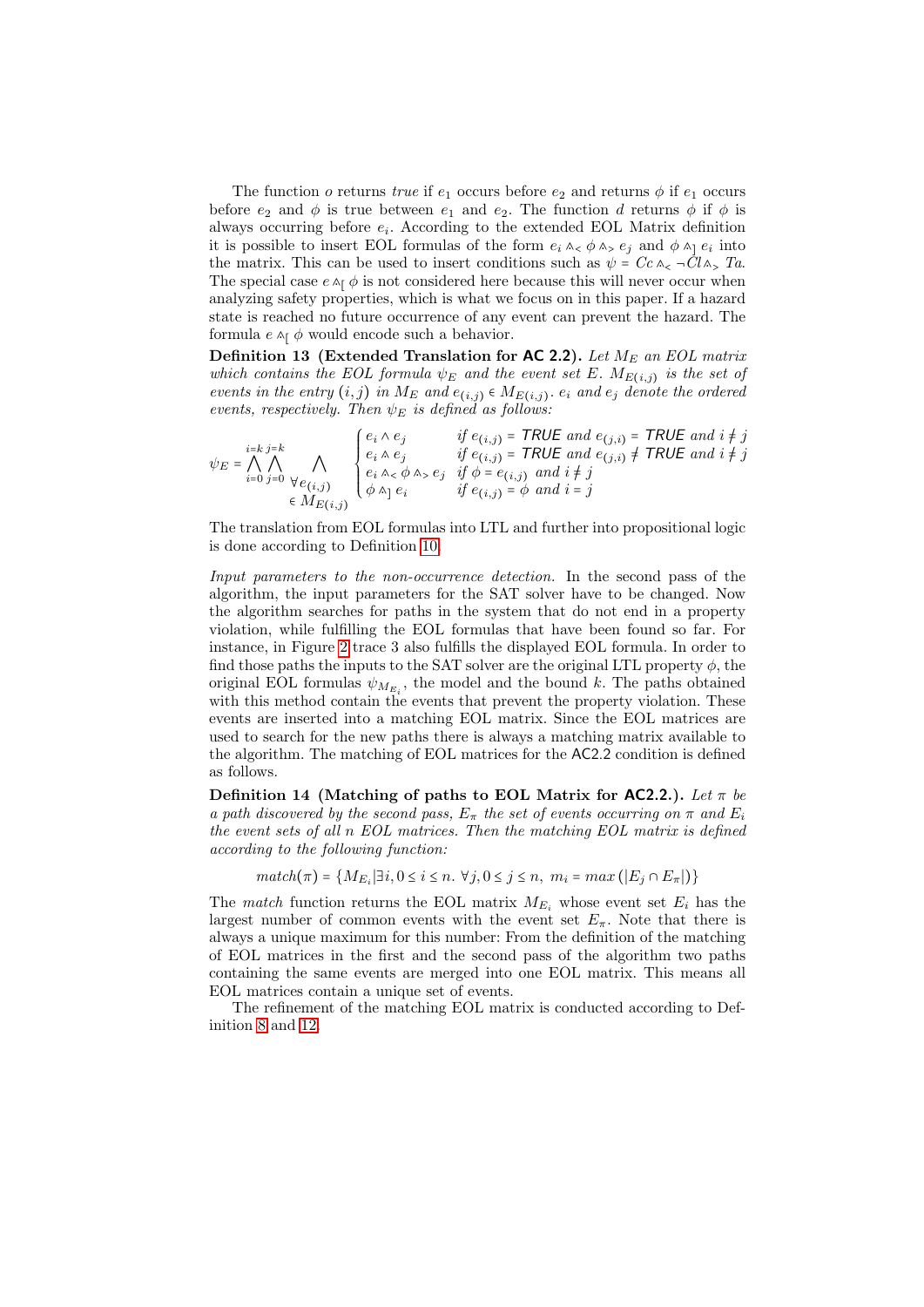**Data:**  $\phi$  the property, S the model,  $k_{max}$  the maximum depth of the search **Result:** The causal events for a property violation stored in  $M_{\text{list}}$ 1  $k := 0$ ; 2  $\psi :=$  FALSE;  $\overline{\phantom{a}}$  /\*EOL formula\*/ 3  $M_{\text{list}} := \text{empty List of EOL matrices};$ 4 while  $k < k_{max}$  do  $5 \mid \pi := \text{solve}(\neg \phi, S, \neg \psi, k);$  /\* invoke SAT solver \*/ 6 while  $\pi$  is not empty do 7  $\mid$  m := getMatchingMatrix( $M_{\text{list}}, \pi$ );  $\mid$  /\*Definition [8\\*](#page-6-3)/ 8 refineEOLMatrix $(m, \pi);$ <br>
9 refineEOLMatrix $(m, \pi);$ <br>
9 /\*Definition 9,10\*/ 9  $\psi := \text{getEOLformula}(M_{\text{list}});$ 10  $\pi := \text{solve}(\neg \phi, S, \neg \psi, k);$  $11$  end 12  $\pi := \text{solve}(\phi, M, \psi);$  /\* invoke SAT solver, second pass \*/ 13 while  $\pi$  is not empty do 14  $m := \text{getMatchingMatrixAC2.2}(M_{\text{list}}, \pi);$  /\*Definition [14\\*](#page-11-0)/<br>15 refineEOLMatrixAC2.2(m,  $\pi$ ): /\*Definition 12\*/ 15 refineEOLMatrixAC2\_2(m,  $\pi$ ); /\*Definition [12\\*](#page-10-1)/<br>16  $\psi := \text{getEOLformulaAC2.2}(M_{\text{list}});$  /\*Definition 13,10\*/ 16  $\psi := \text{getEOLformulaAC2.2}(M_{\text{list}});$ 17  $|\pi| := \text{solve}(-\phi, S, -\psi, k);$ 18 end 19  $k = k + 1$ ; 20 end

<span id="page-12-0"></span>Algorithm 1: BMC-based causality checking algorithm

**Theorem 2 (Soundness w.r.t. AC2.2).** For every EOL matrix  $M_E$  with the number of events  $i = |E|$  the condition AC 2.2 is fulfilled for a maximum number of events x that prevent the property violation from happening and  $x = k_{max} - i$ .

*Proof.* Sketch: Let  $\pi \in \mathbb{CS}(\neg \phi)$  be a path of length i in the candidate set of the property violation and  $k_{\text{max}}$  the upper bound on the search depth. If  $i = k_{\text{max}} - 1$ and there exists a single event that prevents the hazard from happening, the algorithm finds exactly those traces containing this single event and all orderings when processing level  $k_{\text{max}}$ . If  $i = k_{\text{max}} - x$ , the same argument applies, and up to x events are found that can prevent the error from happening. ⊓⊔

Completeness. With BMC-based causality checking we can only find event combinations and their orderings up to a predefined bound  $k_{\text{max}}$ .

Theorem 3. All EOL matrices discovered with the BMC-based algorithm are complete in terms of conditions AC1,AC2.1, AC2.2, AC3 and OC1 up to the bound  $k_{max}$ .

Proof. Sketch: A proof can be built via structural induction over the generation of the EOL matrices using the minimality argument of the discovered counterexamples.

The completeness of condition AC2.2 is linked to the soundness of this condition and can be proven up to a certain number of events that prevent the property violation from happening. The completeness depends on the number of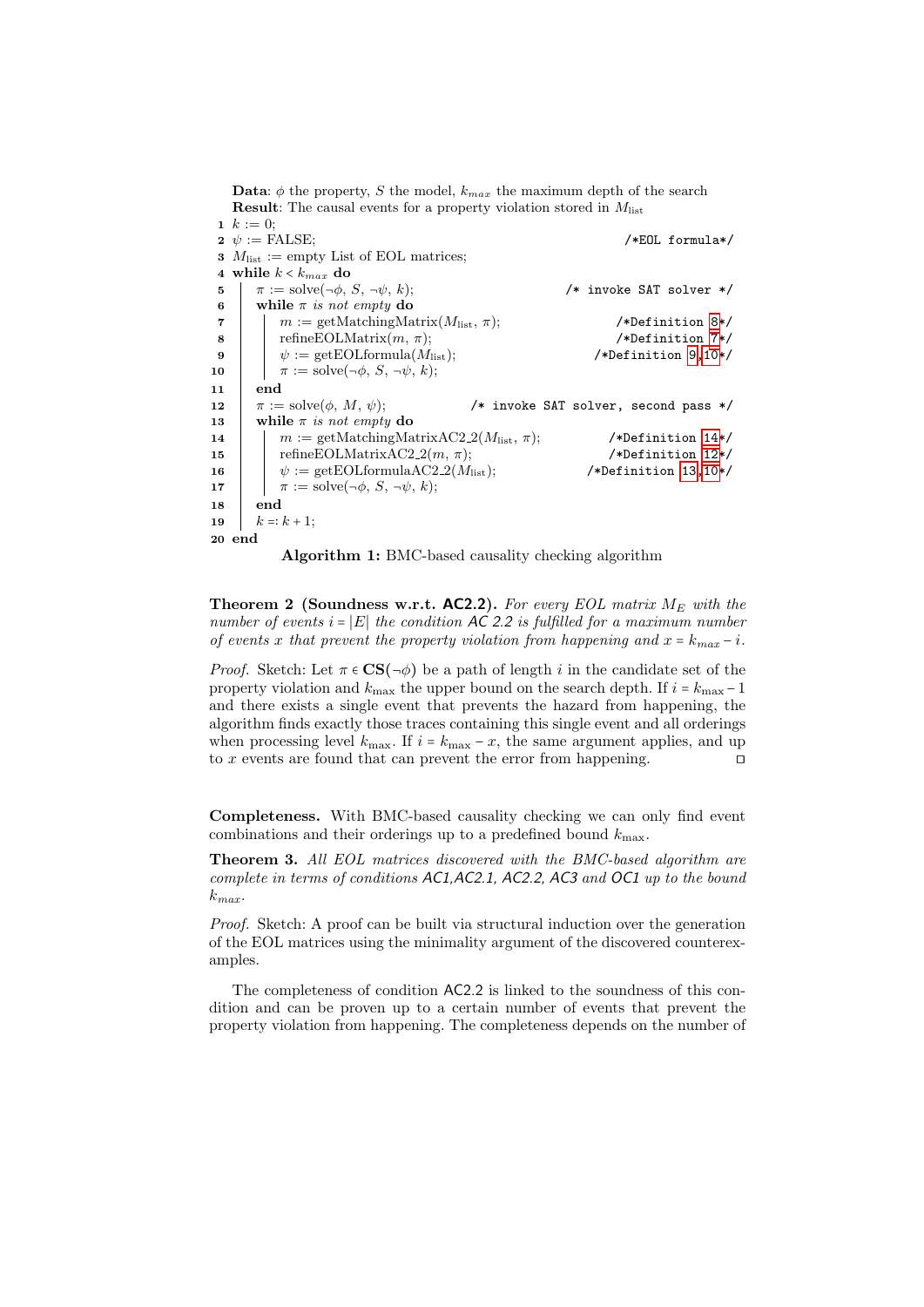events in all EOL matrices and the upper bound  $k_{\text{max}}$ . For example, in Figure [2](#page-10-0) trace 3 is at least one step longer than the path resulting in a property violation. This means that if, for example, the maximum bound for the algorithm is set to 5, trace 1 violating the property is found, but trace 3 is not found.

The Algorithm. The pseudo code for the BMC-based causality checking algorithm is presented in Algorithm [1.](#page-12-0) The function solve (Line 5, 10, 12 and 17) converts the input parameters into propositional logic formulas and runs the SAT solver. The result of *solve* is a path of length  $k$  satisfying the given constraints.

## <span id="page-13-0"></span>4 Evaluation

In order to evaluate the proposed approach, we have implemented the BMCbased causality checking algorithm within the symbolic model checker NuSMV2 [\[9\]](#page-16-5) which also implements BMC. Our CauSeMV extension of NuSMV2 computes the causality relationships for a given NuSMV2 model and an LTL property. The models that we analyze are the Railroad example from Section [2.1,](#page-2-2) an Airbag Control Unit [\[1\]](#page-16-8), an Airport Surveillance Radar System (ASR) [\[4\]](#page-16-3) and a automotive Electronic Control Unit (AECU) that we developed together with an industrial partner. The NuSMV models used in the experiments were automatically synthesized from higher-level design models using the QuantUM tool [\[17\]](#page-17-4). The ASR model consists of 3 variants. In the first variant there is only one computation channel for the radar screen (ASR1). In the second and third variant models there are two identical computation channel to raise the availability of the system. In the first two channel variant model the availability of a second channel is modeled by a counter counting component errors (ASR2a), while in the second variant the second channel is a complete copy of the first channel  $(ASR2b)$ .

All experiments were performed on a PC with an Intel Xeon Processor with 8 Cores (3.60 Ghz) and 144GBs of RAM. We compare our results with the results for the explicit state causality checking approach presented in [\[18\]](#page-17-0), which were performed on the same computer. For all case studies, a maximum bound of  $k = 20$  is chosen. For the considered case studies this value of k is sufficient to compute all relevant causalities. The explicit approach is prallelized using all 8 cores, while the BMC-based approach only uses one core.

In Table [1](#page-14-0) the sizes of the different analyzed models are shown. Additionally we compare the number of paths that have to be stored for the explicit causality computation to the iterations needed in the BMC-based setting. For the AECU and the ASR2b the number of traces in the explicit case could not be computed, because the experiments run out of memory.

Figure [3](#page-14-1) lists the eol formulas that were computed by the BMC-based causality checking approach. The cause for the occurrence of the considered hazard (a system state in which  $T_c$  and  $C_c$  hold) is the disjunction of cause 1 and cause 2. Cause 1 represents the case where both the car and the train are approaching the crossing, the car stays on the crossing until the gate closes, and finally the train enters the crossing. Cause 2 represents the case where the gate fails at an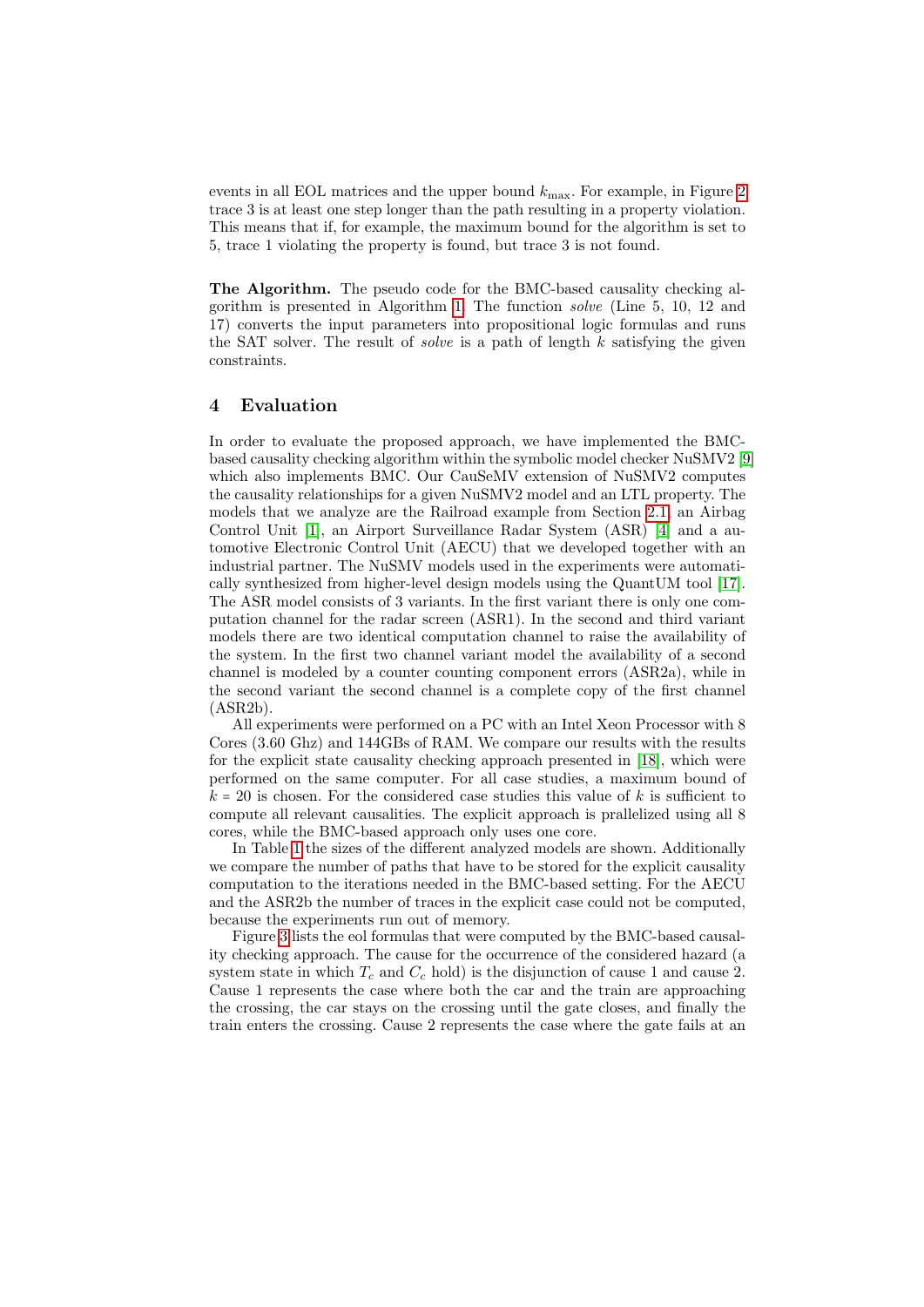|                    |                     |                           |                    | states transitions paths (explicit) iterations (BMC-based) |
|--------------------|---------------------|---------------------------|--------------------|------------------------------------------------------------|
| Railroad           | 1331                | 237                       | 47                 | 6                                                          |
| Airbag             | 155,464             | 697,081                   | 20,300             | 24                                                         |
| ASR1               | $1 \cdot 10^6$      | $7 \cdot 10^6$            | $1 \cdot 10^6$     | 27                                                         |
| ASR <sub>2a</sub>  | $ 4, 6 \cdot 10^7 $ | $3,3\cdot10^8$            | $1.5 \cdot 10^{7}$ | 32                                                         |
| <b>AECU</b>        | $7.5 \cdot 10^{7}$  | $8.6\cdot\overline{10^8}$ |                    | 70                                                         |
| ASR <sub>2</sub> b | $1 \cdot 10^{12}$   | $1 \cdot 10^{13}$         |                    | 208                                                        |

Table 1. Model sizes in the explicit case and iterations needed for the BMC-based approach.

<span id="page-14-0"></span>

| Cause 2:                                                         |
|------------------------------------------------------------------|
| $(Ca \wedge Gf) \wedge (Ca \wedge Ta) \wedge$                    |
| $(Ca \wedge_{\leq} \neg Tl \wedge_{>} Cc) \wedge$                |
| $(Ca \wedge Tc) \wedge (Ca \wedge Cc) \wedge$                    |
| $(Gf \wedge Ta) \wedge (Gf \wedge Tc) \wedge$                    |
| $(Gf \wedge Cc) \wedge (Ta \wedge Tc) \wedge$                    |
| $(Tc \wedge_{\leq} Tl \wedge_{>} Ca) \wedge$                     |
| $(Tc \wedge Cc) \wedge (Cc \wedge_{\leq} \neg Tl \wedge_{>} tc)$ |
|                                                                  |

<span id="page-14-1"></span>Fig. 3. Causalities computed for the Railroad Crossing case study.

arbitrary point in time and the car and the train approach and enter the crossing in any possible order. Both causes are consistent with the results obtained by the explicit state causality checking implementation [\[18\]](#page-17-0) for the same model.

|                   |          | RT    | $\lceil \sec.\rceil$ Mem. $(MB)\rceil$ |                          |                       | RT         | $(\text{sec.})$ Mem. $(MB)$ |
|-------------------|----------|-------|----------------------------------------|--------------------------|-----------------------|------------|-----------------------------|
| Railroad explicit |          | 0.73  |                                        |                          | $17.9$ ASR2a explicit | 91.22      | 826.73                      |
|                   | $BMC-b.$ | 17.16 | 121.55                                 |                          | BMC-b.                | 186.48     | 300.54                      |
| Airbag            | explicit | 1.61  |                                        | 18.53   AECU             | explicit              | 238.13     | 10,900.00                   |
|                   | $BMC-b.$ | 34.55 | 192.36                                 |                          | BMC-b.                | 63.0       | 183.7                       |
| ASR1              | explicit | 9.24  |                                        | $50.97$   ASR2b explicit |                       | <b>OOM</b> | OM                          |
|                   | $BMC-b.$ | 50.97 | 303.34                                 |                          | BMC-b.                | 2,924.74   | 1,452.45                    |

<span id="page-14-2"></span>Table 2. Experimental results comparing the explicit state approach to the BMCbased approach for  $k_{max} = 20$ . OOM: experiment ran out of available memory.

Discussion Table [2](#page-14-2) presents a comparison of the computational resources needed to perform the explicit and the BMC-based causality checking approaches. In order to make the values comparable we limit the search depth for the explicit approach to  $k_{max}$  = 20 as we have done for the BMC-based approach.

The results illustrate that for the comparatively small railroad crossing model, the airbag model as well as the ASR1 model the explicit state causality checking outperforms the BMC-based approach both in terms of time and memory. For the ASR2 and the AECU models the BMC-based approach uses less memory and finishes the computation faster than in the explicit case. These results reflect a frequently encountered observation when comparing explicit state and sym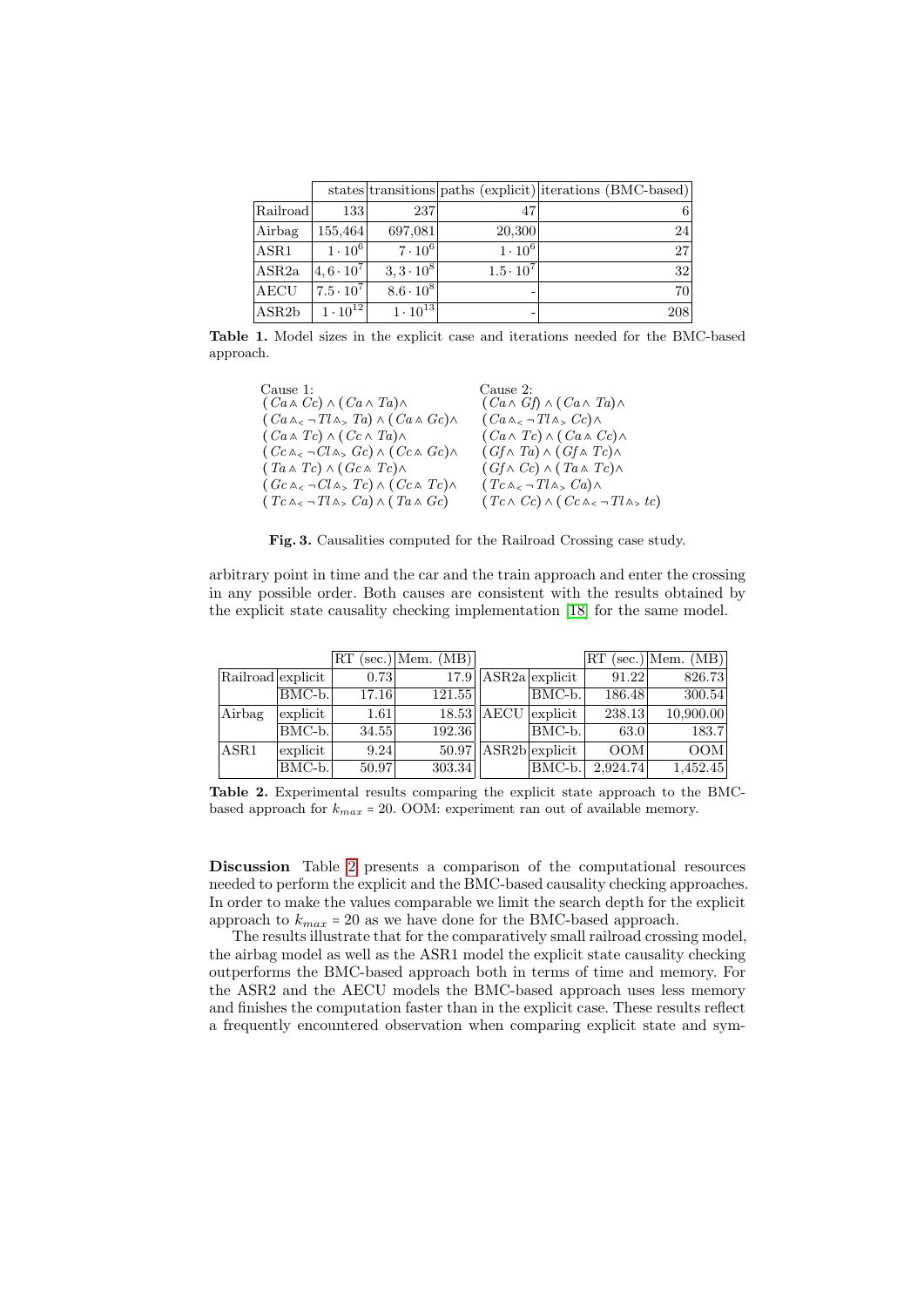bolic BMC techniques: For small models explicit state model checking is faster and uses less memory since the bounded model checker faces a lot of memory overhead due to the translation of the system into propositional logic. On the other hand, for large models such as ASR2 and AECU the explicit techniques need a lot of memory in order to explicitly store all paths needed to compute the causality classes while the SAT/BMC-based symbolic approach represents whole sets of paths symbolically using propositional logic formulas.

Threats to Validity. The current prototypical tool implementation of the BMC-based causality checking approach, which was used to carry out the experiments described above, is in a somewhat preliminary state. As we argued earlier in the paper, we need to discriminate repeated occurrences of some event type. This requires modifications to the code of the NuSMV, in particular to routines that accomplish the unrolling of the transition relation. The NuSMV code is not designed to be easily modifiable, which is why the proper unrolling accounting for discernible event occurrences of the same type has not yet been fully implemented. As a consequence, the current implementation computes incorrect results for those models for which there are execution paths with repeated occurrences of some event type. However, we believe that this qualitative problem has no significant impact on the quantitative results regarding memory consumption, which are our main concern in this paper. In any event, out of the considered case studies, only the AECU case study contains such events, in all other models this does not happen and the computed causalities are hence correct.

## <span id="page-15-0"></span>5 Related Work

In [\[5](#page-16-9)[,10](#page-16-10)[,11\]](#page-16-11) a notion of causality was used to explain the violations of properties in different scenarios. While [\[5,](#page-16-9)[11\]](#page-16-11) use symbolic techniques for the counterexample computation, they focus on explaining the causal relationships for a single counterexample and thus only give partial information on the causes for a property violation. All of the aforementioned techniques rely on the generation of the counterexamples prior to the causality analysis while our approach computes the necessary counterexamples on-the-fly. Also, our approach is the first and, as far as we know, currently only one that relates the Halpern and Pearl model of causation to the model of transition system and which considers the ordering of events to be potentially causal. In [\[8\]](#page-16-12) and [\[7\]](#page-16-13), a symbolic approach to generate Fault Trees [\[23\]](#page-17-8) is presented. In this approach all single component failures have to be known in advance while in our approach these failures are computed as a result of the algorithm. They do not use an explicitly defined notion of causality, contrary to what we do. The ordering and the non-occurrence of events can not be detected in this approach as being causal for a property violation.

## <span id="page-15-1"></span>6 Conclusion and Future Work

We have discussed how causal relationships in a system according to the causality checking approach that we previously developed can be established using symbolic system and cause representations together with bounded model checking. The BMC-based causality checking approach presented in this paper was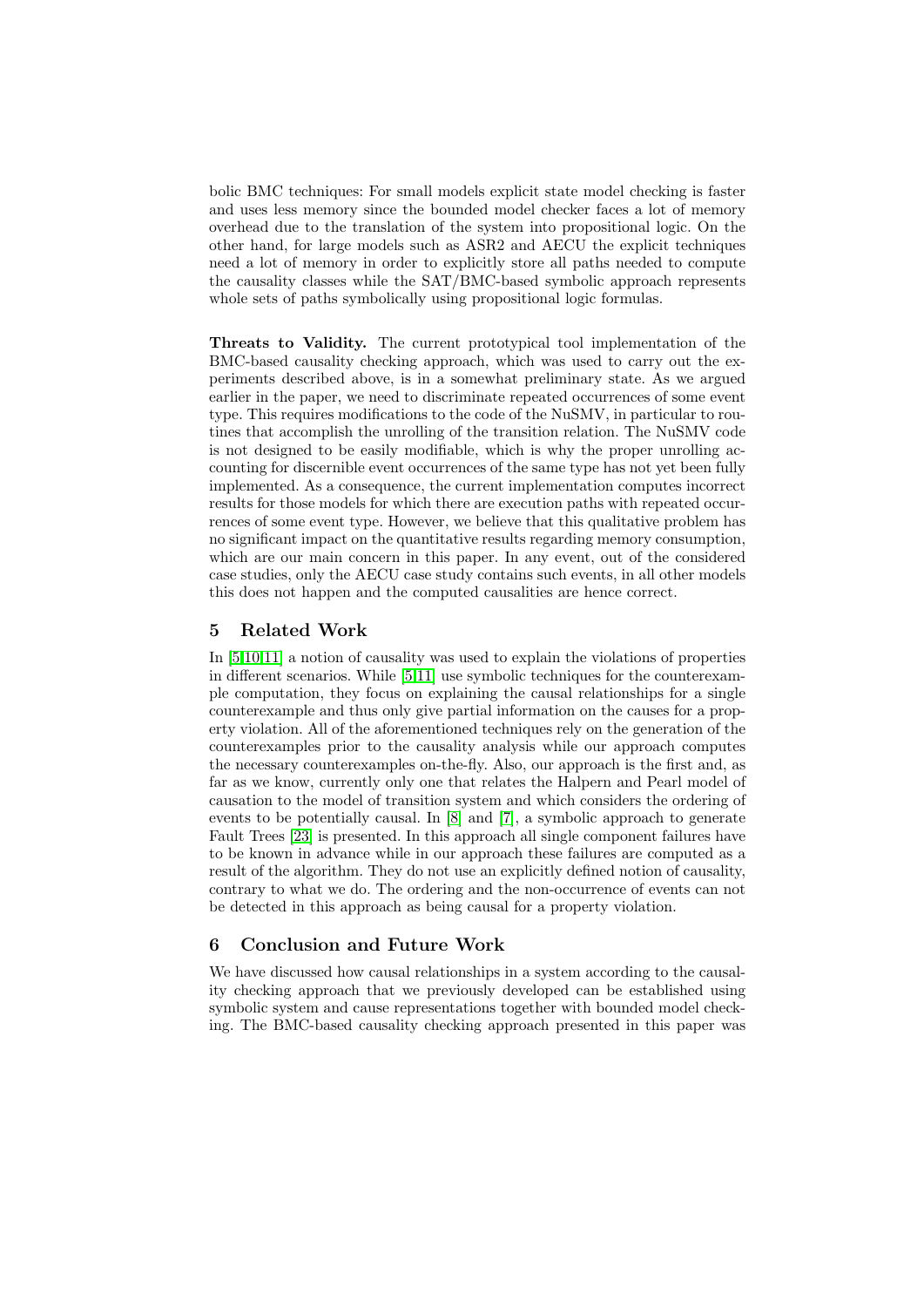evaluated on six case studies, four of them industrially sized, and compared to the explicit state causality checking approach. It was observed that BMC-based causality checking outperforms explicit state causality checking on large models both in terms of computation time and memory consumption.

In future work the influence of different SAT solving strategies on the speed of discovering new event orderings in the system have to be evaluated. Furthermore, we plan to transform the EOL formulas in EONF into a compact representation in order to enable an automatic Fault Tree generation.

## References

- <span id="page-16-8"></span>1. Aljazzar, H., Fischer, M., Grunske, L., Kuntz, M., Leitner-Fischer, F., Leue, S.: Safety Analysis of an Airbag System Using Probabilistic FMEA and Probabilistic Counterexamples. In: Proc. of QEST 2009, Sixth International Conference on the Quantitative Evaluation of Systems. IEEE Computer Society (2009)
- <span id="page-16-6"></span>2. Baier, C., Katoen, J.P.: Principles of Model Checking. The MIT Press (2008)
- <span id="page-16-7"></span>3. Beer, A., Leitner-Fischer, F., Leue, S.: On the relationship of event order logic and linear temporal logic. Tech. Rep. soft-14-01, Univ. of Konstanz, Germany (January 2014), [http://www.inf.uni-konstanz.de/soft/research/publications/](http://www.inf.uni-konstanz.de/soft/research/publications/pdf/soft-14-01.pdf) [pdf/soft-14-01.pdf](http://www.inf.uni-konstanz.de/soft/research/publications/pdf/soft-14-01.pdf), available from: [http://www.inf.uni-konstanz.de/soft/](http://www.inf.uni-konstanz.de/soft/research/publications/pdf/soft-14-01.pdf) [research/publications/pdf/soft-14-01.pdf](http://www.inf.uni-konstanz.de/soft/research/publications/pdf/soft-14-01.pdf)
- <span id="page-16-3"></span>4. Beer, A., Kühne, U., Leitner-Fischer, F., Leue, S., Prem, R.: Analysis of an Airport Surveillance Radar using the QuantUM approach. Technical Report soft-12-01, Chair for Software Engineering, University of Konstanz (2012), [http://www.inf.](http://www.inf.uni-konstanz.de/soft/research/publications/pdf/soft-12-01.pdf) [uni-konstanz.de/soft/research/publications/pdf/soft-12-01.pdf](http://www.inf.uni-konstanz.de/soft/research/publications/pdf/soft-12-01.pdf)
- <span id="page-16-9"></span>5. Beer, I., Ben-David, S., Chockler, H., Orni, A., Trefler, R.: Explaining counterexamples using causality. In: Proceedings of CAV 2009. LNCS, Springer (2009), [http://dx.doi.org/10.1007/978-3-642-02658-4\\_11](http://dx.doi.org/10.1007/978-3-642-02658-4_11)
- <span id="page-16-4"></span>6. Biere, A., Cimatti, A., Clarke, E., Zhu, Y.: Symbolic model checking without bdds. In: Proc. of TACAS'99. LNCS, Springer Verlag (1999)
- <span id="page-16-13"></span>7. Bozzano, M., Cimatti, A., Tapparo, F.: Symbolic Fault Tree Analysis for Reactive Systems. In: Proc. of ATVA 2007. LNCS, vol. 4762. Springer (2007)
- <span id="page-16-12"></span>8. Bozzano, M., Villafiorita, A.: Improving System Reliability via Model Checking: The FSAP/NuSMV-SA Safety Analysis Platform. In: Proc. of SAFECOMP 2003. LNCS, vol. 2788, pp. 49–62. Springer (2003)
- <span id="page-16-5"></span>9. Cimatti, A., Clarke, E.M., Giunchiglia, E., Giunchiglia, F., Pistore, M., Roveri, M., Sebastiani, R., Tacchella, A.: Nusmv 2: An opensource tool for symbolic model checking. In: Computer Aided Verification, 14th International Conference, CAV 2002. Lecture Notes in Computer Science, vol. 2404, pp. 359–364. Springer (2002)
- <span id="page-16-10"></span>10. Gössler, G., Métayer, D.L., Raclet, J.B.: Causality analysis in contract violation. In: Runtime Verification. LNCS, vol. 6418, pp. 270–284. Springer Verlag (2010)
- <span id="page-16-11"></span>11. Groce, A., Chaki, S., Kroening, D., Strichman, O.: Error explanation with distance metrics. International Journal on Software Tools for Technology Transfer (STTT) 8(3) (2006)
- <span id="page-16-0"></span>12. Halpern, J., Pearl, J.: Causes and explanations: A structural-model approach. Part I: Causes. The British Journal for the Philosophy of Science (2005)
- <span id="page-16-2"></span>13. Holzmann, G.J.: The SPIN Model Checker: Primer and Reference Manual. Addision–Wesley (2003)
- <span id="page-16-1"></span>14. de Jonge, M., Ruys, T.: The spinja model checker. In: Model Checking Software. Lecture Notes in Computer Science, vol. 6349, pp. 124–128. Springer (2010)